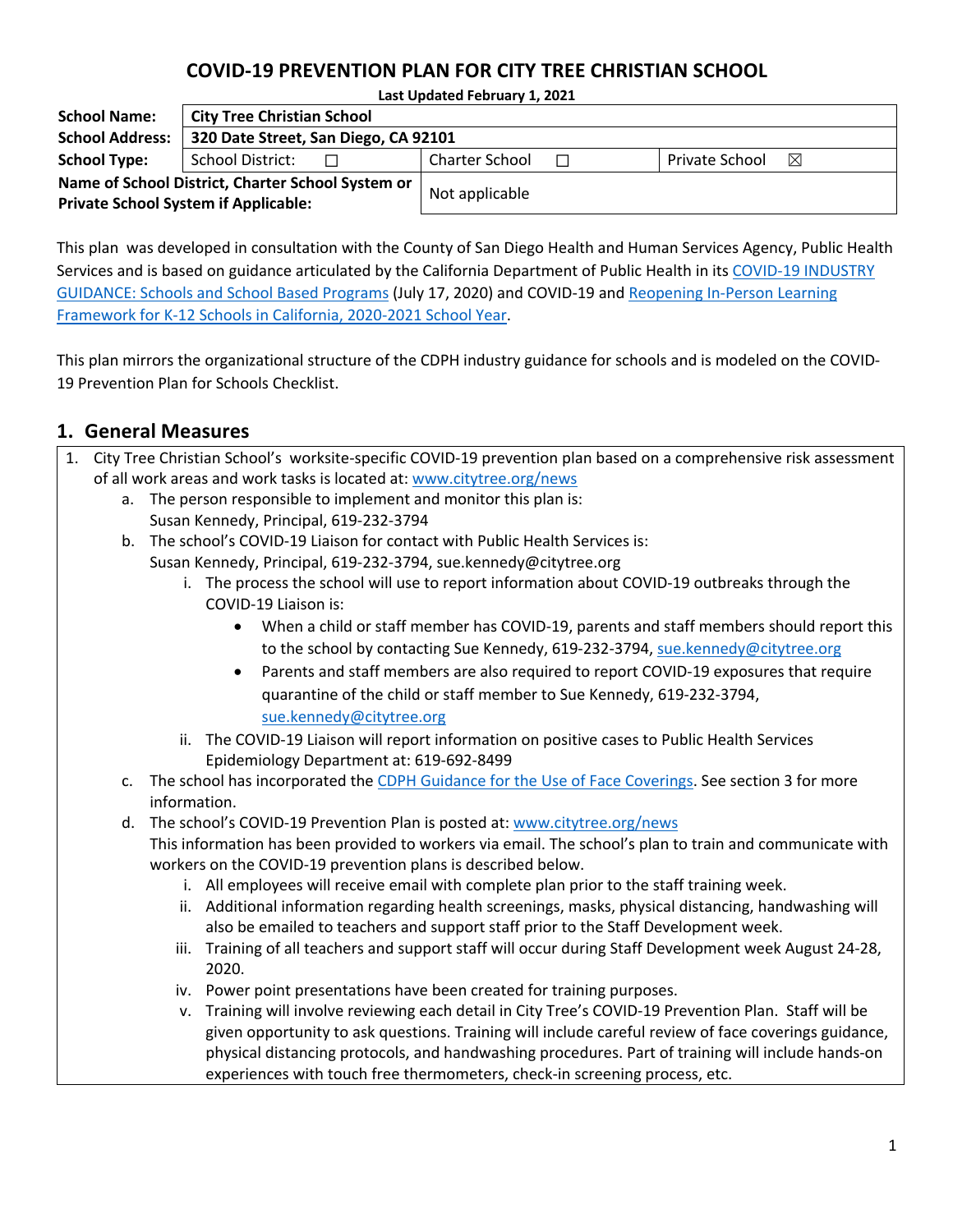- vi. All custodial staff has already been trained on enhanced cleaning and disinfecting processes in June 2020 when we reopened childcare and day camp programs for Essential Workers and other parents who returned to reopened businesses.
- vii. Posters and reminders are posted in work rooms, lounges, school office, and other key locations around the school.
- e. The school's plan to regularly evaluate the workplace for compliance with this plan and document and correct deficiencies identified is described below:
	- i. Monthly review of workplace compliance with plan completed by administrative team, Sue Kennedy, Nissa Rivero, Jessica Untalan, and Kelly Tompkins, to monitor plan. Deficiencies will be documented and corrected.
	- ii. Weekly supply inventory of Personal Protective Equipment (masks, gloves), disinfecting supplies, hygiene supplies (soap, hand sanitizer) to ensure that City Tree maintains minimum quantities needed. Nissa Rivero responsible.
	- iii. An email address is established, COVID19@citytree.org for parents and staff members to direct questions and concerns with regard to plan compliance.
	- iv. Check list for teachers to use that identifies areas that they are responsible for disinfecting daily (classroom materials, toys, classroom equipment, common surfaces in classroom).
	- v. Bi-weekly check-in with school liaison, Sue Kennedy and head custodian, Alex Gonzalez regarding compliance with regards to disinfecting protocols.
- f. The school will investigate any COVID-19 illness and determine if any work-related factors could have contributed to risk of infection. Update the plan as needed to prevent further cases.
- g. The school will implement the necessary processes and protocols when a workplace has an outbreak, in accordance with CDPH guidelines.
- h. The school will identify individuals who have been in close contact (within 6 feet for 15 minutes in a 24 hour period or more) of an infected person and take steps to isolate COVID-19 positive person(s) and close contacts. (See Section 10 for more detail.)
- 2. The school has evaluated whether and to what extent external community organizations can safely utilize the site and campus resources, and will ensure external community organizations that use the facilities also follow this guidance.
	- Outside contractors, people that teach extracurricular classes (i.e. piano lessons, dance, play ball, etc.), but are not employed by the school, will not be allowed on site.
	- First Presbyterian Church services are not currently held on site, but when services and other groups resume on weekends, all areas that are used will be disinfected by custodial staff before staff arrives and school begins on Monday morning.
	- During this time few external organizational requests will be considered, but any time an external organization is being considered for use of the facility, the church administrative team, Gail Barrett and Pam Gohlke, reviews the request and consults with head custodian, Alex Gonzalez and school principal, Sue Kennedy to ensure health and safety for City Tree students. Any area used would be disinfected by our custodial staff.
- 3. The school is prepared for the possibility of repeated closures of classes, groups, or entire facilities when persons associated with the facility or in the community become ill with COVID-19. (See Section 10 below.)
- 4. City Tree has developed a plan to further support students with access and functional needs who may be at increased risk of becoming infected or having unrecognized illness due to COVID-19.
	- a. City Tree office staff review all student health records to identify students who may need additional accommodations. Parents will be contacted by school staff to get additional information about the child's needs. A written plan will be developed that meets that's child's needs. Plan could include opting for distance learning, shortened day, additional protective measures while in school such as wearing face shield and face mask, added distancing from others, added barriers, excluding from certain activities, etc. Plan will be developed with input from parents, teacher, and administration.
	- b. Through our weekly email newsletter, parents who have health and safety concerns for their child will be encouraged to contact the school office in order to identify potentially unknown concerns that may need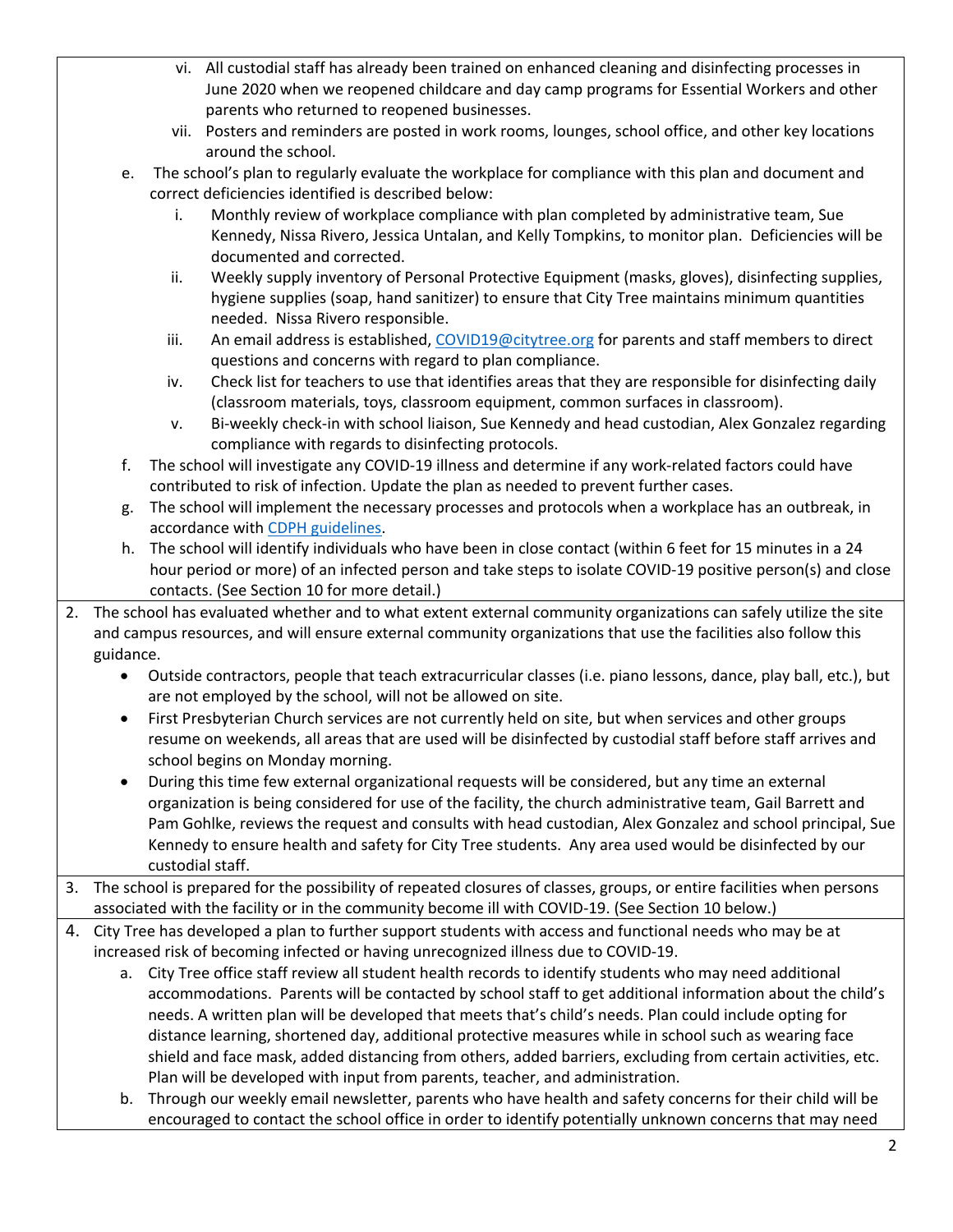to be accommodated or identify additional preparations for classroom and non-classroom environments as needed

- c. City Tree Christian School does not serve students who have limited mobility, require close contact with others, have trouble understanding information or practicing preventive measures, or are not able to communicate symptoms of illness.
- 5. The schools has reviewed the CDPH Guidance for the Use of Face Coverings and applicable local health department guidance and incorporated face-covering use for students and workers into this COVID-19 Prevention Plan. See Section 3 for more information.

# **2. Promote Healthy Hygiene Practices**

City Tree Christian School's plan to address each provision from the "COVID-19 INDUSTRY GUIDANCE: Schools and School Based Programs" follows each of those described below.

- 6. City Tree has developed plans to teach and reinforce washing hands, avoiding contact with one's eyes, nose, and mouth, and covering coughs and sneezes among students and staff. Teachers will provide safety and hygiene instruction and reinforce to K-8 students, using resources provided by the CDC, San Diego County Office of Education, and other educational sites that provide materials that support these guidelines, in the following areas:
	- a. Using a tissue to wipe their nose and covering of sneezes/coughs with tissue or elbow
	- b. Proper handwashing that includes
		- o Washing hand for at least 20 seconds
		- o Washing hand frequently
		- o Washing hand before and after eating, after coughing and sneezing, after classes where they handle shared objects, and before and after using the restroom
	- c. Safe use of fragrance free hand sanitizer, when washing hands is not practical
		- Ethyl alcohol-based hand sanitizers are preferred and should be used when there is the potential of unsupervised use by children. Isopropyl hand sanitizers are more toxic when ingested or absorbed in skin.
		- $\circ$  Do not use hand sanitizers that may contain methanol, which can be hazardous when ingested or absorbed.
		- o Children under age 9 should use hand sanitizer under adult supervision. Call Poison Control if consumed: 1-800-222-1222.
	- d. Avoiding contact with one's face
	- Signage is posted throughout the school (sinks, restrooms, classrooms, hallways, entrances) reminding students of these heathy hygiene and COVID-19 safety practices.
	- Protocols include:
		- o Hands sanitized at entry of school each day
		- o Hands sanitized upon entering classroom each time
		- o Handwashing schedule established for each classroom and posted in room.
		- $\circ$  Classrooms and students assigned to specific sinks for handwashing, in order to limit use at each sink.
- 7. With a K-8 student population of about 100 students (k-8), small class sizes, and a large facility, we have ample and conveniently located sinks available that will minimize movement on campus and congestion in bathrooms. Each grade level will be assigned a specific bathroom to use and specific sink to use to reduce congestion and movement.
	- Grade K Sink in classroom, restrooms on  $2^{nd}$  floor
	- Grade 1, 2, 3 Bathrooms and sinks assigned per grade level, restrooms on  $3<sup>rd</sup>$  floor
	- Grade 4 Bathrooms and sink assigned, restrooms on  $2^{nd}$  floor
	- Grade 5 Sink in classroom, restrooms on  $3<sup>rd</sup>$  floor or chapel
	- Grade 6-7 Bathroom sinks outside classroom. Middle School area outside of 311 and 312
	- Grade 8 Bathroom sinks outside of room 110 and sinks in nearby Scout Room

In addition: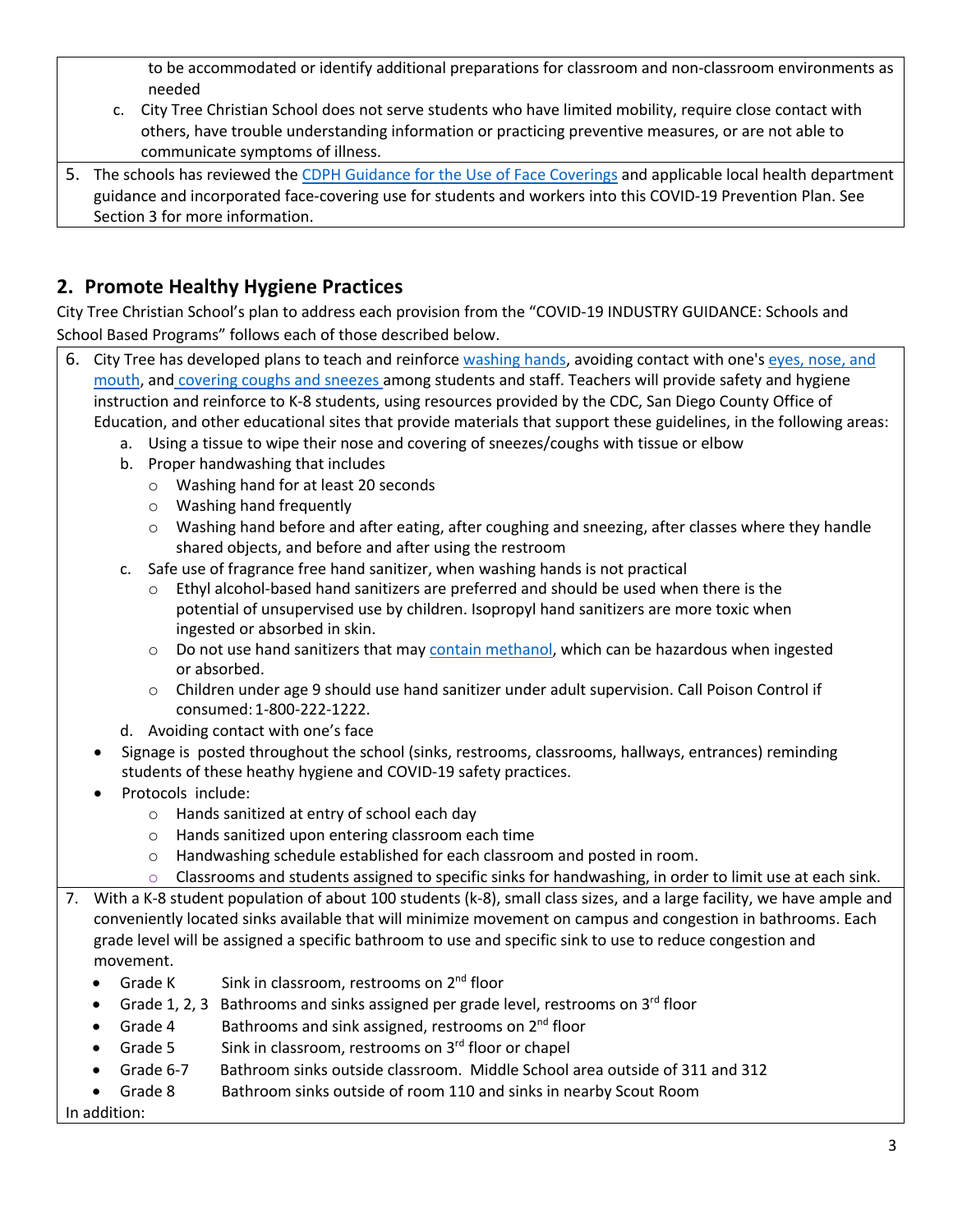- Portable hand sanitizing stations are located at school entrances and in the school office.
- Sinks are also available on the playground for handwashing during outside time
- 8. Develop routines enabling students and staff to regularly wash their hands at staggered intervals.
	- Staggered schedule is established for grades K-8 to use restrooms and to wash hands if applicable.
	- Schedules will be posted on door of restrooms.
	- Staff will have the same opportunities as the students in their classes to wash their hands.
	- Staff will use adult restrooms on floor 1 of main school building and 2 adult restrooms outside of the Assembly Room. Only 1 staff member will be in the restroom at a time. Staff does not use restrooms that children use.
- 9. City Tree will ensure adequate supplies to support healthy hygiene behaviors.

The following supplies are on-hand, ordered regularly, and replenished throughout the school by custodial staff:

- Soap
- Paper towels
- Hand sanitizer, that is at least 60% ethyl alcohol, for dispensers

The following supplies are on-hand, ordered regularly, and replenished throughout the school by office staff:

- Tissues
- Portable hand sanitizer for classroom use, that is at least 60% ethyl alcohol
- Face masks for students or staff who need them
- Face shields for students or staff who need them (and are used following directives from the state of California)
- Gloves for staff or students who need them or wish to wear them.
- Touch free thermometers and alcohol wipes to disinfect them
- No touch trash cans
- 10. Information contained in the CDPH Guidance for the Use of Face Coverings to staff and families, including the circumstances in which face coverings must be worn and the exemptions, as well as any policies, work rules, and practices the employer has adopted to ensure the use of face coverings.

Face coverings will be required as directed by San Diego County Department of Health and the state of California. Current direction includes:

- All staff are required to wear a mask or face covering.
- All students in K-8<sup>th</sup> grade are required to wear a mask or face covering.
- Students are encouraged to come to school wearing a face covering each day, but will be provided a face covering if they do not have one. Staff checking in students at entrance gates will have face coverings available if a student needs one.
- Visitors will be limited, but when on campus, will be required to wear a mask or face covering.
- Adults dropping off and picking up students, who get out of their vehicles, are required to wear a mask or face covering.

Exemptions from face masks:

- Children under two years old are exempt from wearing face coverings due to risk of suffocation
- Persons with a medical condition, mental health condition, or disability that prevents wearing a face covering. This includes persons with a medical condition for whom wearing a face covering could obstruct breathing or who are unconscious, incapacitated, or otherwise unable to remove a face covering without assistance.
- Other exemptions as outlined in the California Department of Public Health's, "Guidance for the use of face coverings"

Posters regarding face coverings posted around school.

- 11. City Tree Christian School will provide and ensure staff use face coverings in accordance with CDPH guidelines and all required protective equipment.
	- All staff will be required to wear a mask or face covering.
	- Face coverings will be provided for any staff member who needs one.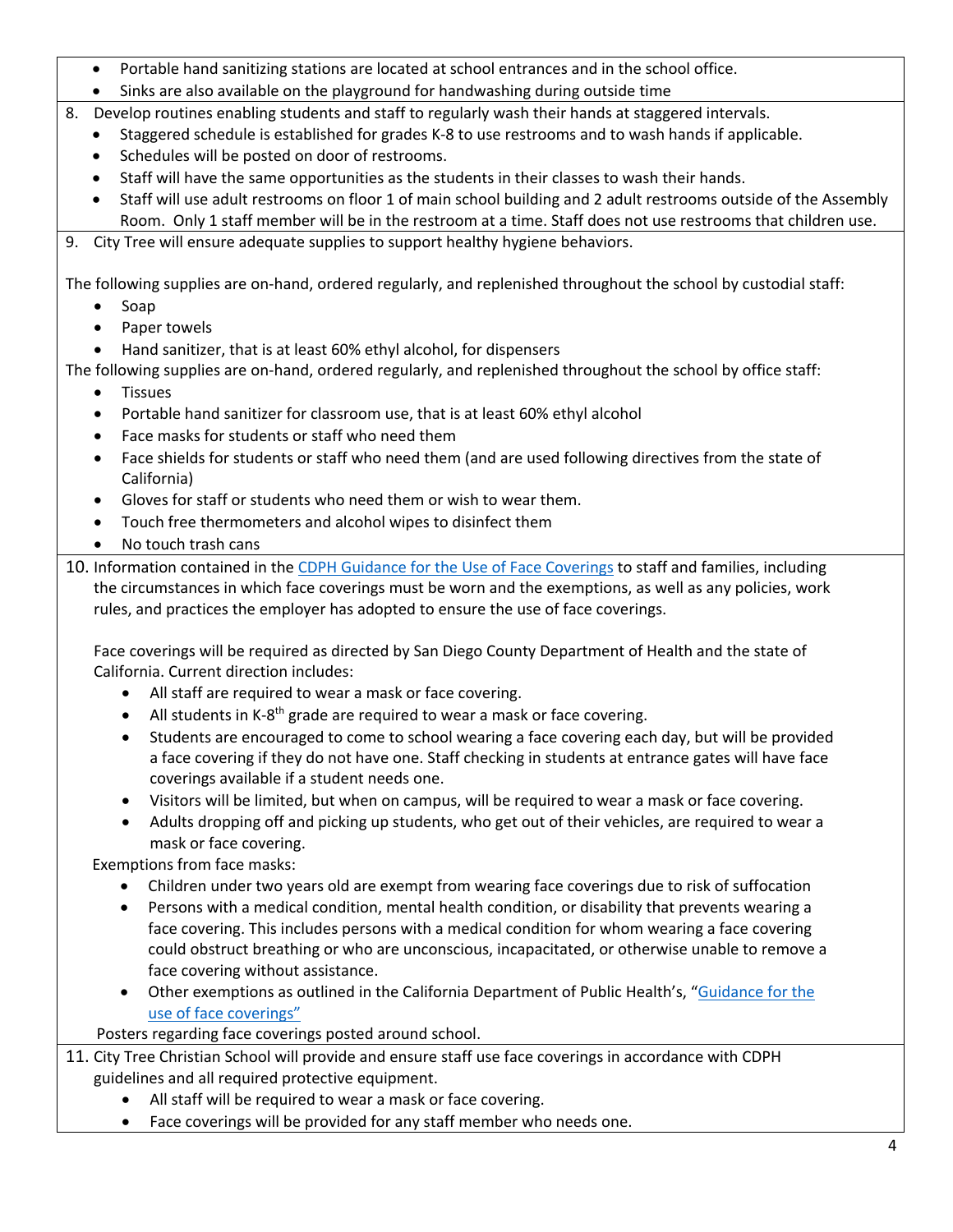Gloves and other protective equipment will be provided.

12. The school has a sufficient supply of personal protective equipment (PPE) necessary to protect employees.

- Face masks for children and staff members -As of 8/4/2020, 200 on site. Maintain minimum supply of 200 on site at all times.
- Face shields for teacher instruction (following state guidelines) -As of 8/14/2020, 5 to fill teacher requests. Additional orders placed when requested by teachers.
- Face shield for children grade 2 and younger As of 8/14/2020, 5 on site. Maintain minimum supply of 5 on site at all times
- Gloves
	- -As of 8/3/2020, 900 gloves on site. Maintain minimum supply of 500 on site at all times.
- 13. City Tree strongly recommended that all students and staff be immunized each autumn against influenza unless contraindicated by personal medical conditions, to help:
	- a. Protect the school community
	- b. Reduce demands on health care facilities
	- c. Decrease illnesses that cannot be readily distinguished from COVID-19 and would therefore trigger extensive measures from the school and public health authorities.

City Tree will:

- Require all staff to get influenza shot unless contraindicated by personal medical conditions.
- Staff will need to provide verification or medical exemption note from physician.
- Information regarding this requirement will be provided during staff training.
- School will strongly recommend to parents that students be immunized against influenza. Information will be provided in weekly email updates when flu shots become available.
- Posters will be displayed at school entrances where parents drop off and pick-up promoting flu shots.

## **3. Face Coverings**

City Tree Christian School's plan to address each provision from the "COVID-19 INDUSTRY GUIDANCE: Schools and School Based Programs" follows each of those described below.

- 14. Face coverings will be used in accordance with CDPH guidelines unless a person is exempt as explained in the guidelines, particularly in indoor environments and areas where physical distancing alone is not sufficient to prevent disease transmission.
	- a. We will teach and reinforce use of face coverings, or in limited instances, face shields.
		- o Teachers and staff received training during our Staff Development week (August 24-28, 2020) on the proper use of face coverings for themselves and students.
		- $\circ$  Teachers will provide instruction and reinforcement for K-8 students on the proper use of face coverings using resources provided by the CDC, San Diego County Office of Education, and other educational sites that provide materials that support these guidelines. This instruction will occur when students return to campus. Mini-lessons and reminders will be offered periodically
	- b. Students and staff will be frequently reminded not to touch the face covering and to wash their hands frequently.
		- $\circ$  Visual information will be posted on campus to remind students and staff not to touch face coverings and to wash their hands often.
		- $\circ$  At check-in students will be reminded to wear their face covering, avoid touching their face covering and to wash their hands frequently.
		- $\circ$  Staff will be trained before the start of school on their requirements to wear a face covering and will remind students throughout the day on proper usage.
	- c. Information from the CDC website will be provided to all staff and families in the school community on proper use, removal, and washing of cloth face coverings.
		- $\circ$  Staff will receive informational flyers through email and also during our Staff Development week August 24-28.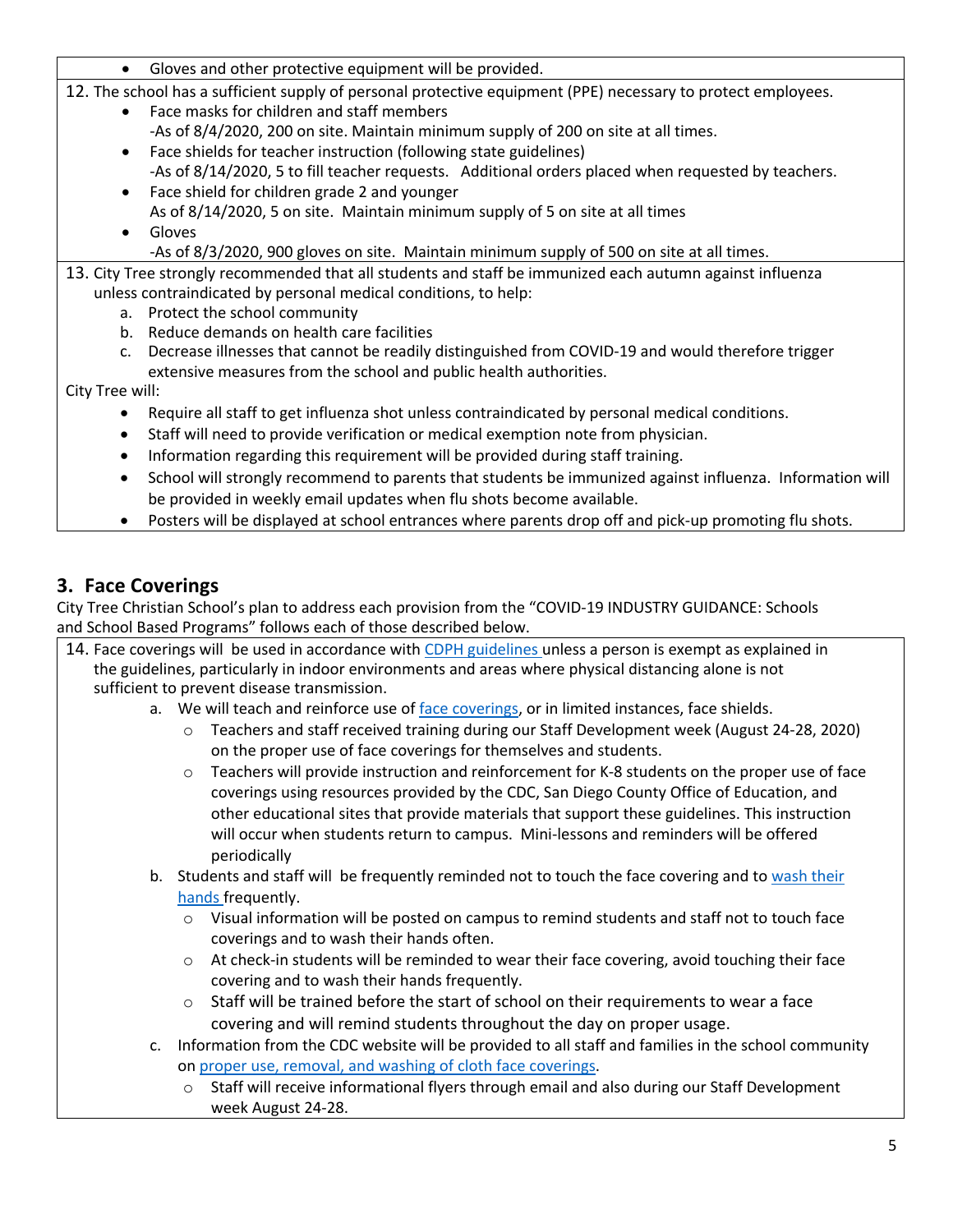- o Families will receive informational flyers though our weekly email update and also on our school website
- d. Training will also include policies on how people who are exempted from wearing a face covering will be addressed.
	- o Staff will be directed, through our Back-to-School information emails that go out during the weeks before school resumes, to contact their supervisor if they qualify to be exempted from wearing a face mask. The supervisor will talk to the staff member and will provide the staff member with a form to submit to their physician or mental health counselor for completion.
	- o Parents will be directed, through our Back-to-School information emails that go out during the weeks before school resumes, to contact the school office if their child qualifies to be exempted from wearing a face mask. The administrative staff will talk to the parent to learn about their child's exemption, explain the Distance Learning option if applicable, consider accommodations, and will provide parent with a form to submit to their physician or mental health counselor for completion.
	- $\circ$  A list of all students who qualify for mask waivers will be provided to staff members at the start of school and updated when needed.
	- o Teachers and staff will receive training during our Staff Development week (August 24-28, 2020) on how to handle questions from parent and students regarding those who are exempted from wearing face.
- 15. City Tree Christian School's plans regarding students' use of face coverings includes the following elements:

| Age                                                                                                                                | <b>Face Covering Requirement</b> |
|------------------------------------------------------------------------------------------------------------------------------------|----------------------------------|
| Under 2 years old                                                                                                                  | No                               |
| 2 years old $-$ 4 year olds                                                                                                        | <b>Strongly</b> encouraged**     |
| Kindergarten – high school                                                                                                         | Yes, unless exempt               |
| $\cdot$ $\cdot$<br>the contract of the contract of the contract of the contract of the contract of the contract of the contract of | $\cdot$ .                        |

\*\*Face coverings are strongly encouraged for young children between 2 years old and 5 years (preschool) , if they can be worn properly. A face shield is an acceptable alternative for children in this cohort who cannot wear them properly.

- Under 2 years, face coverings not required
- 2 years old-5 year olds (preschoolers) , face covering strongly encouraged
- KIndergaretn and up, face coverings required throughout the day, unless qualified as exempt+
- All staff will be required to wear a face covering.
- Face coverings must cover the nose and mouth.
- Students should arrive to school with a face covering on each day. One will be provided at check-in time when inadvertently forgotten. Staff checking in students at entrance gates will have face coverings available if a student needs one.
- Visitors will be limited, but when on campus, will be required to wear a mask or face covering.
- Adults dropping off and picking up students, who get out of their vehicles, are required to wear a mask or face covering.
- A cloth face covering should be removed for meals, snacks, naptime, or when it needs to be replaced. When a cloth face covering is temporarily removed, it should be placed in a clean paper bag (marked with the student's name and date) until it needs to be put on again.
- In order to comply with this guidance, City Tree will exclude students from campus if they are not exempt from wearing a face covering under CDPH guidelines and refuse to wear one provided by the school. Students who are excluded from campus may take part in the distance learning programs provided by the school.

+Exemptions from face coverings on campus include:

• Persons younger than two years old, anyone who has trouble breathing, anyone who is unconscious or incapacitated, and anyone who is otherwise unable to remove the face covering without assistance are exempt from wearing a face covering.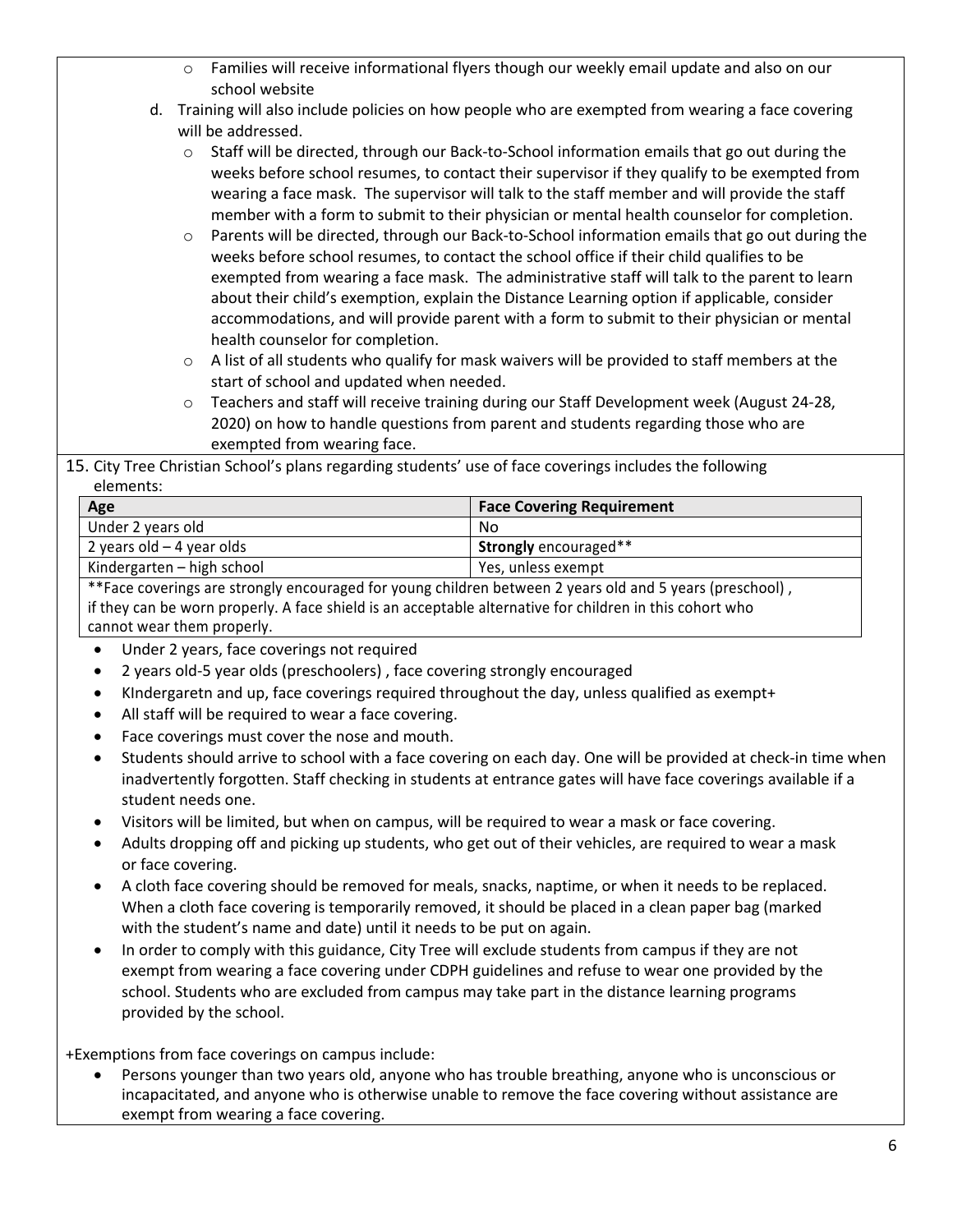- Persons with a medical condition, mental health condition, or disability that prevents wearing a face covering. This includes persons with a medical condition for whom wearing a face covering could obstruct breathing or who are unconscious, incapacitated, or otherwise unable to remove a face covering without assistance.
- Other exemptions as outlined in the California Department of Public Health's, Guidance for the use of face coverings"
- Distance learning is available for any student who is excluded from campus for health reasons, COVID-19 exposure quarantine, or if they are not exempt from wearing a face covering under CDPH guidelines and refuse to wear one provided by the school.

16. City Tree's plans regarding staff use of face covers includes the following elements:

- a. All staff must use face coverings in accordance with CDPH guidelines unless Cal/OSHA standards require respiratory protection.
- b. In limited situations, where face coverings cannot be used for pedagogical or developmental reasons, (i.e. communicating or assisting young children or those with special needs) a face shield can be used instead of a cloth face covering while in the classroom as long as the wearer maintains physical distance from others. Staff must return to wearing a face covering outside of the classroom.
- c. Workers or other persons handling or serving food will use gloves in addition to face coverings. City Tree will consider where disposable glove use may be helpful to supplement frequent hand washing or use of hand sanitizer; examples are for employees who are screening others for symptoms or handling commonly touched items.

## **4. Ensure Teacher and Staff Safety**

City Tree Christian School's plan to address each provision from the "COVID-19 INDUSTRY GUIDANCE: Schools and School Based Programs" follows each of those described below.

17. The school's plan to protect teachers and staff includes the following elements:

- a. All staff will be trained and required to maintain social distance between each other.
- b. All staff is required to use face coverings in accordance with CDPH guidelines and Cal/OSHA standards.
- c. Staff members who have high risk health considerations will consult their supervisor and then Gail Barrett, personnel administration, for possible options.
- d. Staff meetings, professional development training and education, and other activities involving staff will occur with physical distancing measures in place, or virtually, where physical distancing is a challenge. Larger rooms (West Room, Chapel, Assembly room, Geneva Room) will be used to ensure physical distancing.
- e. To keep staff safer, we will limit use of back office (copier, paper cutter, mailbox area) to one staff member at a time. Staff Lounge will be limited to 2 people at a time and only when physical distancing is followed. Staff restrooms will be limited to 1-2 staff member at a time.
- f. Daily symptom monitoring for all staff will include a daily health survey completed online as first task of the day. Temperature checks will occur as staff arrive (or can be done at home) and a daily log will be maintained in the school office.

## **5. Intensify Cleaning, Disinfection, and Ventilation**

City Tree Christian School's plan to address each provision from the "COVID-19 INDUSTRY GUIDANCE: Schools and School Based Programs" follows each of those described below.

18. As a safety precaution, because children often struggle to drink properly from a drinking fountain, drinking fountains have been wrapped and are not being used. Students are encouraged to bring a reusable water bottle from home each day. Water bottles will be labeled with student's name. Sealed, disposable water bottles will be also provided for any student who forgets their water bottle at home.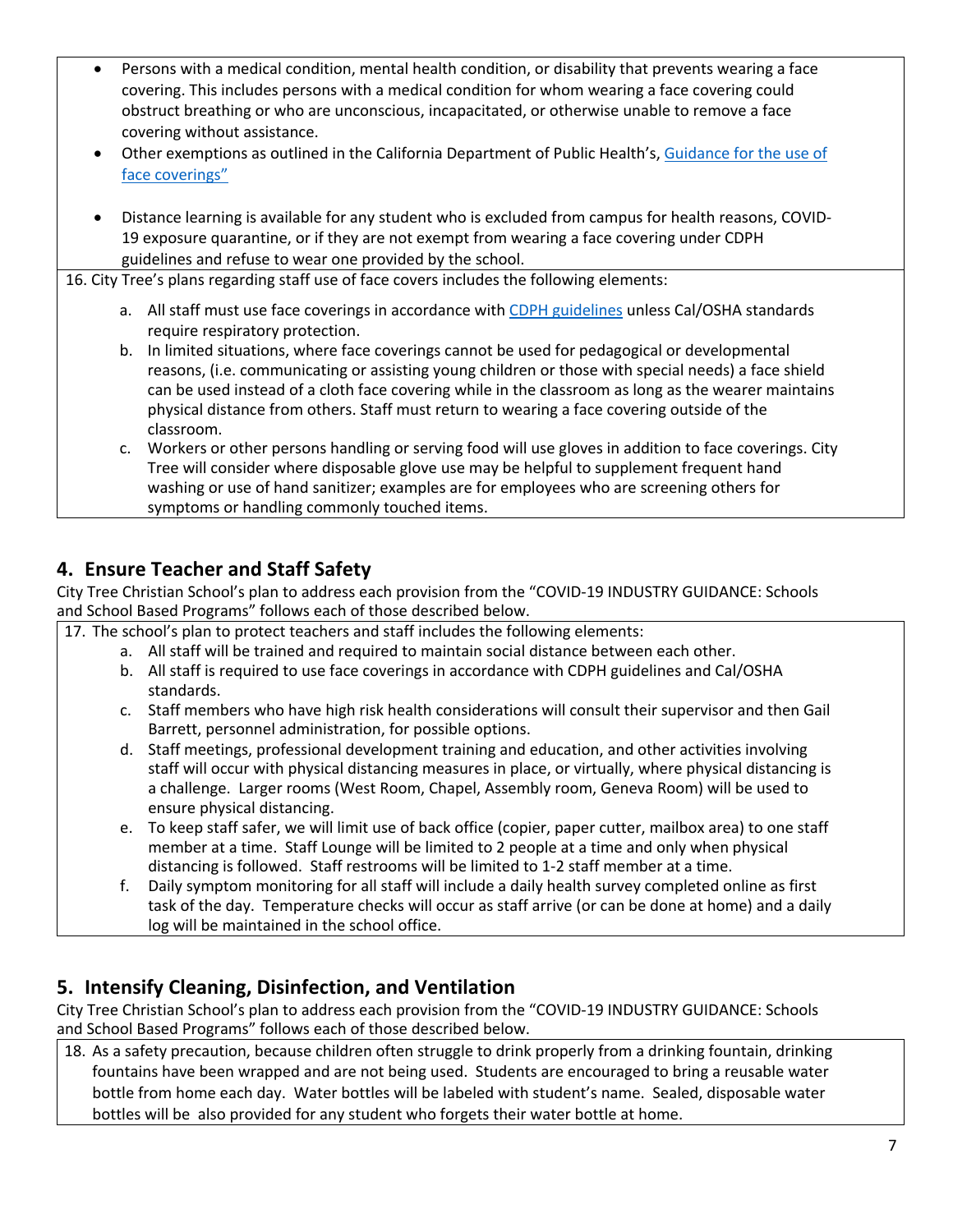- 19. Staff will clean and disinfect frequently touched surfaces at school at least daily and, as practicable, these surfaces should be cleaned and disinfected frequently throughout the day by trained custodial staff. Frequently touched surfaces in the school include, but are not limited to:
	- a. Door handles
	- b. Light switches
	- c. Sink handles
	- d. Bathroom surfaces
	- e. Tables
	- f. Student desks
	- g. Chairs
	- h. Railings in stairwells
	- Custodial staff will clean and disinfect entire facility (classrooms, hallways, restrooms, office, and other common area) each evening.
	- High touch surfaces will be given special attention by custodial staff.
	- Doors, wherever possible, will be left open to reduce contact with door handles, and to increase ventilation.
	- Teachers will be provided safe and effective cleaning /disinfecting solutions and/or wipes for classroom equipment/materials that are shared, door handles, tables, desks, chairs so those areas can be disinfected as needed throughout the day
- 20. Buses should be thoroughly cleaned and disinfected daily and after transporting any individual who is exhibiting symptoms of COVID-19. Drivers should be provided disinfectant wipes and disposable gloves to support disinfection of frequently touched surfaces during the day.
	- No plan City Tree Christian School does not provide bus transportation.
- 21 Limit use and sharing of objects and equipment, such as toys, games, art supplies and playground equipment to the extent practicable. When shared use is allowed, clean and disinfect between uses.
	- Sharing of materials will be limited.
	- Each student will have a personal container to store their own classroom supplies. Students will be directed not to share materials. The teacher will have a reserve of basic classroom supplies so that if a child misplaces something the teacher can provide the needed supply.
	- When shared use of materials/equipment is necessary, Teachers/staff are provided safe and effective cleaning /disinfecting solutions and/or wipes so that classroom equipment, toys, games, art supplies, and playground equipment can be cleaned between uses.
- 22. When choosing disinfecting products, City Tree Christian School will use those approved for use against COVID-19 on the Environmental Protection Agency (EPA)-approved list "N" and follow product instructions.
	- a. To reduce the risk of asthma and other health effects related to disinfecting, custodial staff will select disinfectant products on list N with asthma-safer ingredients (hydrogen peroxide, citric acid or lactic acid) as recommended by the US EPA Design for Environment program.
	- b. Avoid products that contain peroxyacetic (paracetic) acid, sodium hypochlorite (bleach) or quaternary ammonium compounds, which can cause asthma.
	- c. Follow label directions for appropriate dilution rates and contact times. Provide workers training on the chemical hazards, manufacturer's directions, Cal/OSHA requirements for safe use, and as applicable and as required by the Healthy Schools Act.
	- d. Custodial staff and any other workers who clean and disinfect the school site are equipped with proper protective equipment, including gloves, eye protection, respiratory protection, and other appropriate protective equipment as required by the product instructions. All products are stored out of children's reach and in a space with restricted access.
	- e. A cleaning and disinfecting schedule is established in order to avoid both under- and over-use of cleaning products.
- 23. Safe and correct application of disinfectant will be used. Products are stored out of children's reach and in a space with restricted access. All custodial closets are locked while students are present between the hours of 6:45am-6:00pm.
- 24. City Tree will ensure proper ventilation during cleaning and disinfecting.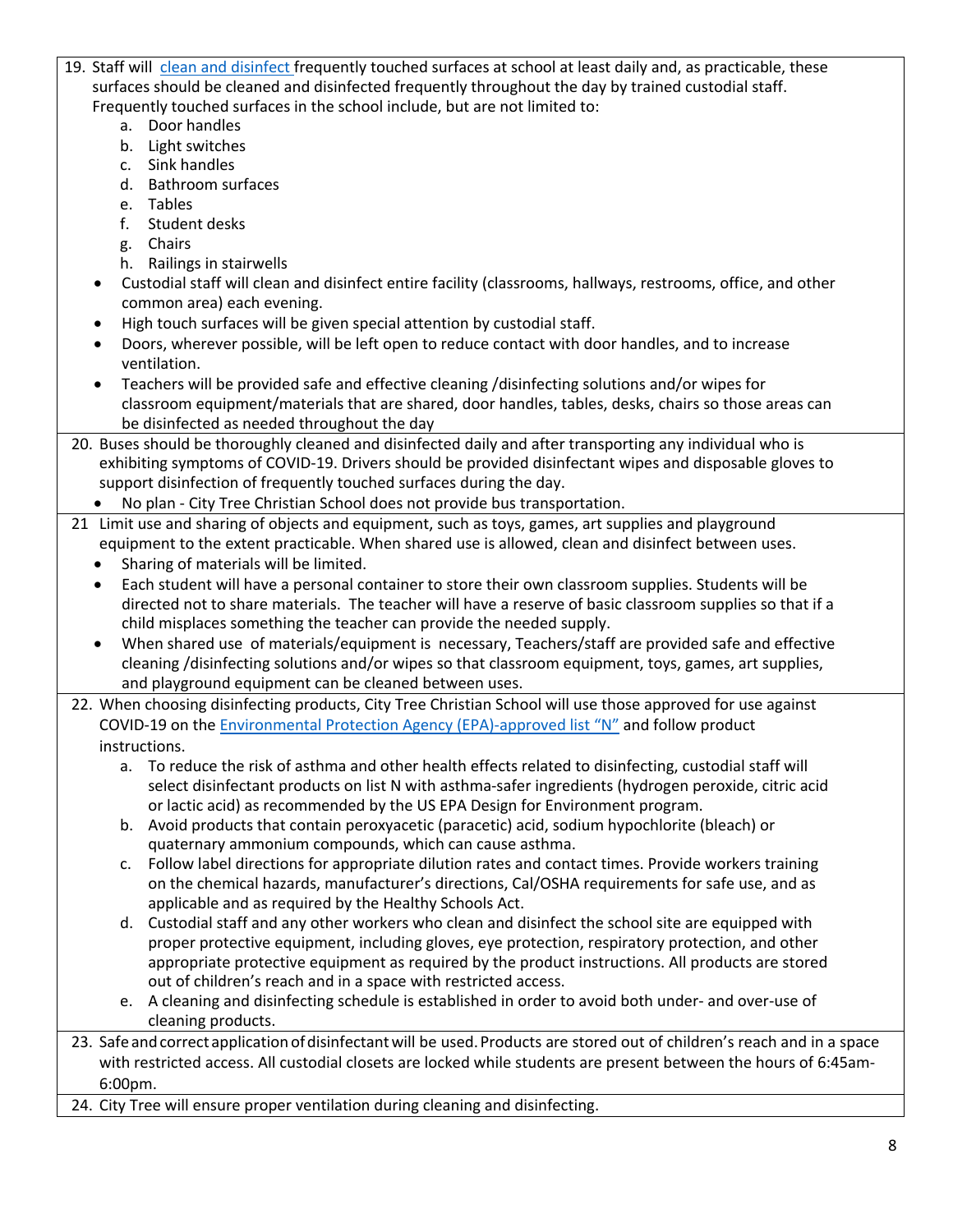- a. Windows and doors will be left open to Introduce fresh outdoor air as much as possible. In addition, our building has an excellent ventilation fan system that ensures fresh air is sucked in while old air is blown out. This system will remain on at all times. This serves to ventilate the classroom spaces before children arrive.
- b. Custodians disinfect spaces after children leave.
- c. Classrooms with ceiling fans or wall fans will not be used.
- d. Rooms with air conditioning units will use the setting that brings in outside air. The school has an HVAC service contract, and all units are regularly checked and air filters were replaced in July 2020 to ensure optimal air quality and are replaced quarterly.
- e. If we become aware that opening windows poses a safety or health risk (i.e., by allowing pollen in or exacerbating asthma symptoms) to persons using the facility, we will consider using alternatives. For example, maximize central air filtration for HVAC systems (targeted filter rating of at least MERV 13).
- 25. City Tree is upgrading the building's air filters to the highest efficiency possible, and making other modifications to increase the quantity of outside air and ventilation in classrooms, offices, and other spaces.
- 26. We have Taken steps to ensure that all water systems (drinking fountains, etc.) are safe to use after school closure to minimize the risk of Legionnaires' disease and other diseases associated with water.
	- a. Our facility, which is a part of a church, remained open as an essential workplace. Custodial staff maintained building and water systems in the absence of students. There has been no interruption of water use and maintenance.
	- b. Our facility has no decorative fountains.
	- c. As a safety precaution, because children often struggle to drink properly from a drinking fountain, drinking fountains have been wrapped and are not being used. Students are encouraged to bring a reusable water bottle from home each day. Water bottles will be labeled with student's name. Sealed, disposable water bottles will be also provided for any student who forgets their water bottle at home.

## **6. Implementing Distancing Inside and Outside the Classroom**

City Tree Christian School's plan to address each provision from the "COVID-19 INDUSTRY GUIDANCE: Schools and School Based Programs" follows each of those described below.

27. During arrival and departure:

- a. City Tree Christian School does not use buses. Students are typically transported by their parents or walk with their parent to school.
- b. Parents will drop-off and pick-up students at the curb each day, rather than walking children into the building.
- c. City Tree provides before school care and after school care so students arrive at staggered times between 6:45am-8:30am and leave at staggered times 3:15-6:00pm. Our small school size, staggered start and exit times, and ability to use multiple entrance/exit points will eliminate crowding at school arrival and departure times.
- d. Students will be assigned a drop-off and pick-up school gate based on their grade level and arrival time. Tape or chalk lines, 6-feet apart on the sidewalk, will indicate to students where to stand if they have to wait. At the gate students will be greeted and checked in.
	- o Parents/guardians will complete daily online health screenings.
	- o Temperatures will be taken using no-touch thermometers.
	- o Students will sanitize hands.
	- o Any student who does not "pass" health screening or temperature check will be taken home by parent.
	- $\circ$  Once student is signed-in through no touch QR code, parents/guardians may leave the curb.
	- $\circ$  Student will stay in grade level groups as they move to before school care or class.
- e. At the end of the school day students who are leaving at 3:15 will be brought to their assigned exit gate by their teachers. Parents will be waiting at the curb to pick-up their children.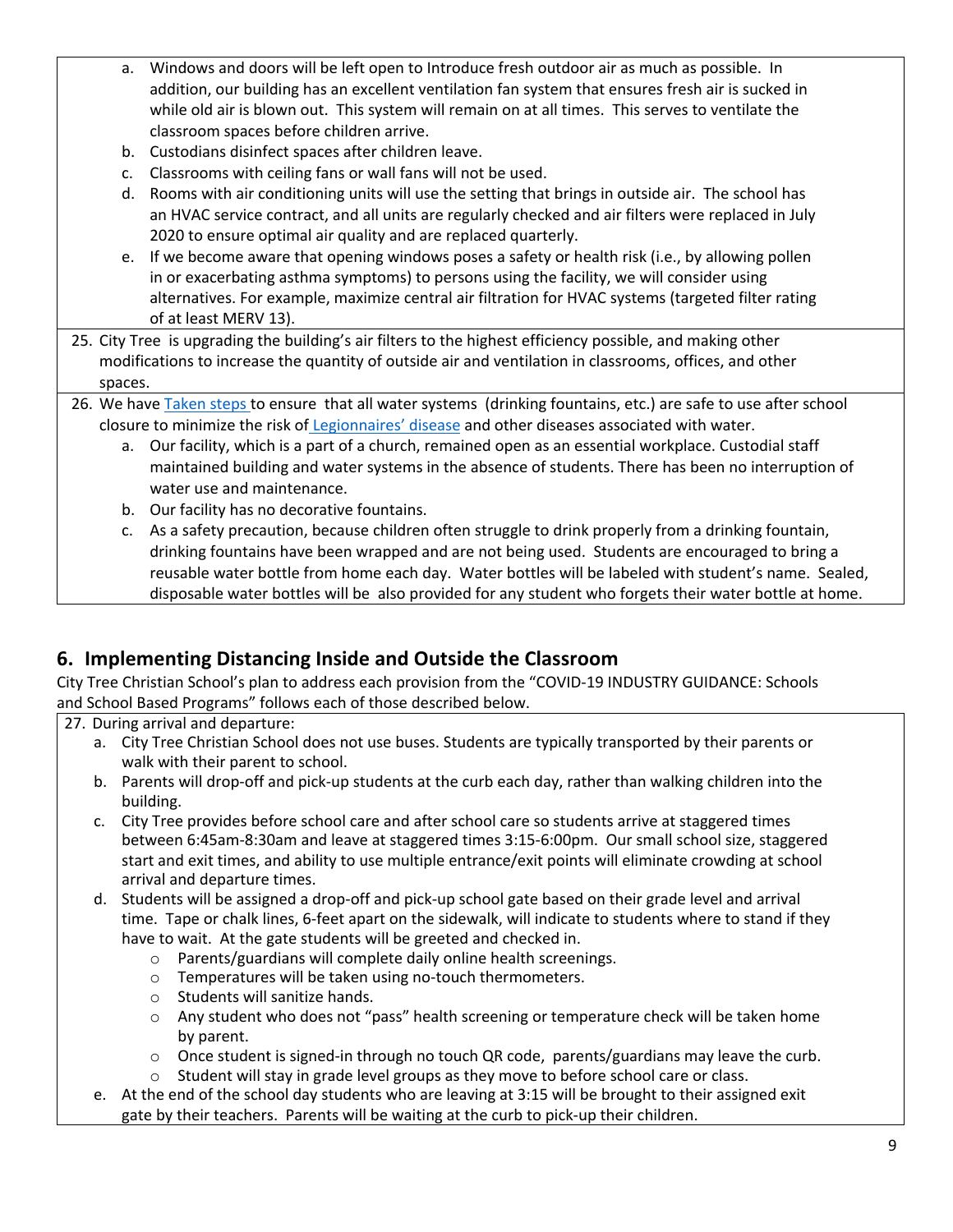- f. Students in the after school program will stay in small grade level groups. When parents/arrive at the assigned gate, they will message staff through the Brightwheel app, and students will be escorted to exit gates for parent pick-up.
- g. Daily symptom monitoring for all staff will include a daily health screening survey completed online as first task of the day. Temperature checks will occur as staff arrive (or can be done at home) and a daily log will be maintained in the school office. Staff members who do not pass health screening or temperature check will not be permitted on campus.

#### 28. In-classroom spaces:

- a. To reduce possibilities for infection students will mostly remain in the same classrooms and in grade level groups and practice physical distancing. Small grade level groups are small (14-18 students), stable, groups with fixed membership that stay together for all activities (e.g., enter/exit school, instruction, lunch, recess) and minimize/avoid contact with other groups or individuals who are not part of the grade level group.
	- $\circ$  K-5 grade: Self-contained classrooms, each grade level will be assigned one teacher and classroom. Classes are small and classrooms are large. K-5 specialty teachers (music, art, Spanish) will rotate into grade levels. Spanish teacher comes to classroom, music teacher mostly teaches outside, art teacher teaches in art room. K-2 students will use the computer lab 3-4 days each week, schedules will easily be staggered, and computers will be disinfected after each use. Grade 3-5 students have individual Chromebooks assigned to them and will not be using the computer lab.
	- o 6-8 grade: Students mostly remain in classrooms by grade level. Subject area teachers will rotate into each classroom. Specialty subjects (band, art, PE, etc.) will be taught in other locations. Band and PE will mostly be taught outside. Schedules will be staggered to ensure that students are able to maintain physical distancing.
	- o Lunch, Recess, Physical Education: Students will use roof playground, Room 307 patio, and Balboa Park (6<sup>th</sup> Avenue and Juniper St.) for recess, lunch, and physical education. Students will eat lunch outside, weather permitting. Park use for lunch, recess, and physical education will be increased. Students will stay in grade level cohorts with physical distancing. Recess and lunch times are staggered to minimize numbers on the roof playground. In addition, the playground is divided into 3 sections, allowing for 2 or 3 grade level groups to use the space with physical distancing.
	- b. We will increase our use of Balboa Park for recess, lunch, physical education and some academic instruction. Use of outdoor spaces such as the roof playground and school garden will be encouraged and scheduled for instruction.
	- c. We will minimize movement of students and teachers or staff as much as possible. K-5 classroom teachers will be assigned to one grade level. Support staff will be assigned to grade level groups or grade level clusters (k-2, 3-5, 6-8) whenever possible.
	- d. Classroom spaces are generally quite large. They allow for separation of students. Teachers and other staff desks will be at least 6 feet away from student desks. Students' seating and desks/tables will be spread out allowing 6 feet between. Partitions between students will be used at times. Furniture will be arranged to minimize face-to-face contact.
	- e. Teachers will consider redesigning activities for smaller groups and rearranging furniture and play spaces to maintain separation.
	- f. Staff will develop instructions for maximizing spacing and ways to minimize movement in both indoor and outdoor spaces that are easy for students to understand and are developmentally appropriate.
	- g. Activities in band or choir, where there is increased likelihood for transmission from contaminated exhaled droplets will occur outside with protective mask, instrument covers. Students will all face the same direction and be socially distanced.
	- h. Activities that involve singing with face masks, physically distanced, outside.
	- i. Teachers will implement procedures for turning in assignments that minimize contact.

Clear privacy screens will be used to increase separation between staff and students, when needed.

29. In non-classroom spaces:

a. Nonessential visitors, volunteers, and activities involving other groups will be severely limited. To reduce people in the building parents will not be walking students into the building.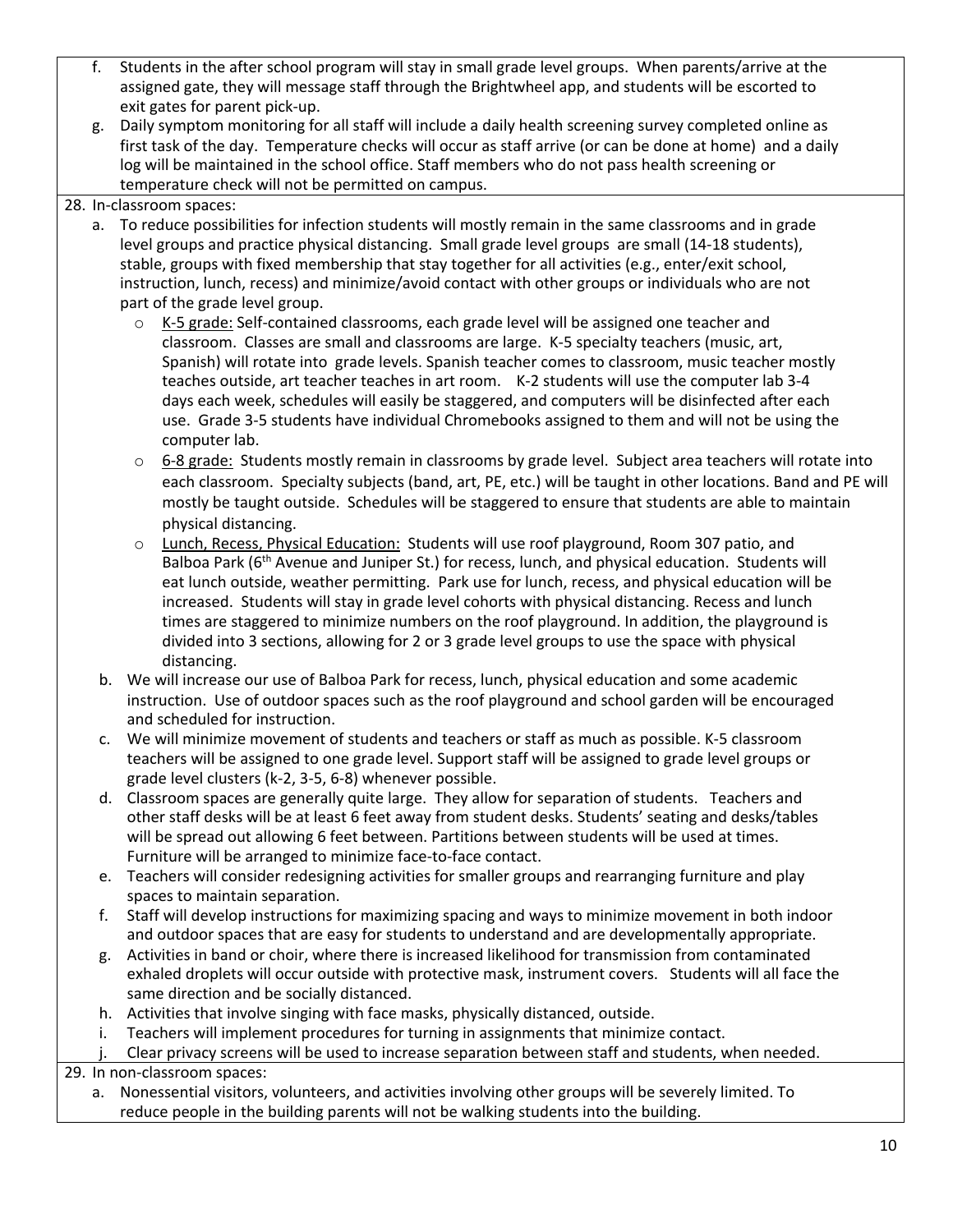- b. Communal activities will be limited. Communal spaces will be disinfected between uses.
- c. We will increase our use of Balboa Park for recess, lunch, physical education and some academic instruction. Use of outdoor spaces such as the roof playground and school garden will be encouraged and scheduled for instruction.
- d. Movement in hallways will be minimized. When there is movement in hallways and stairwells Multiple grade level cohort groups will not be moving at the same time.
- e. Lockers will be eliminated or moved so they will be spread out to allow physical distancing for students who use them.
- f. Roof playground scheduling will be staggered. Roof playground is divided into 3 sections, allowing for 2-3 grade level groups at time to be present, as needed.
- g. Students will eat lunch outside, using the park, playground or patio, seated by grade levels, and socially distanced. Small school size, and small grade level groups , and multiple outdoor space options allow us to be outside safely and consistently.

## **7. Limit Sharing**

City Tree Christian School's plan to address each provision from the "COVID-19 INDUSTRY GUIDANCE: Schools and School Based Programs" follows each of those described below.

- 30. Keep each child's belongings separated and in individually labeled storage containers, cubbies, or areas. Ensure belongings are taken home each day to be cleaned.
	- Sharing of materials will be limited.
	- Each student will have a personal container to store their own classroom supplies. Students will be directed not to share materials. The teacher will have a reserve of basic classroom supplies so that if a child misplaces something teacher will provide needed item.
	- Kindergarten nap mats and blanket will be kept in individual cubbies or containers.
	- Each classroom teacher will make a plan for students' personal items (backpacks, lunch boxes, jackets, musical instruments, etc.) The teacher will identify a location near each student's desk perhaps marked off with tape or use of one of the following: assigned cubbies/shelves, personal storage crates, hooks, or lockers that allow for physical distancing.
	- Students will bring personal items home each day.
- 31. Additional supplies will be purchased to the extent that it is practicable for the purpose of minimizing sharing.
	- When shared use of materials/equipment is necessary, teachers/staff are provided safe and effective cleaning /disinfecting solutions and/or wipes so that classroom equipment, toys, games, art supplies, and playground equipment can be cleaned between uses.
- 32. Students will avoid sharing materials as much as possible Where sharing occurs, we will clean and disinfect between uses.
	- Students in grades 3-8 will be assigned an individual Chromebook that is not shared with any other student. Teachers will be provided with disinfecting solutions that work with Chromebooks so that they can be disinfected regularly.
	- Students in grades K-2 will use the computer lab. Students will be assigned specific computers to be used. Since lab use is limited to 3 grade levels. It will be the responsibility of the teacher who is in charge of the students in the computer lab to clean and disinfect the computers that were used by students so that they are ready for use by the next group.
	- Additional materials will be purchased to limit sharing to the extent that it is practicable.
	- When shared use of materials/equipment is necessary, Teachers/staff are provided safe and effective cleaning /disinfecting solutions and/or wipes so that classroom equipment, toys, games, art supplies, and playground equipment can be cleaned between uses.

## **8. Train All Staff and Educate Families**

City Tree Christian School's plan to address each provision from the "COVID-19 INDUSTRY GUIDANCE: Schools and School Based Programs" follows each of those described below.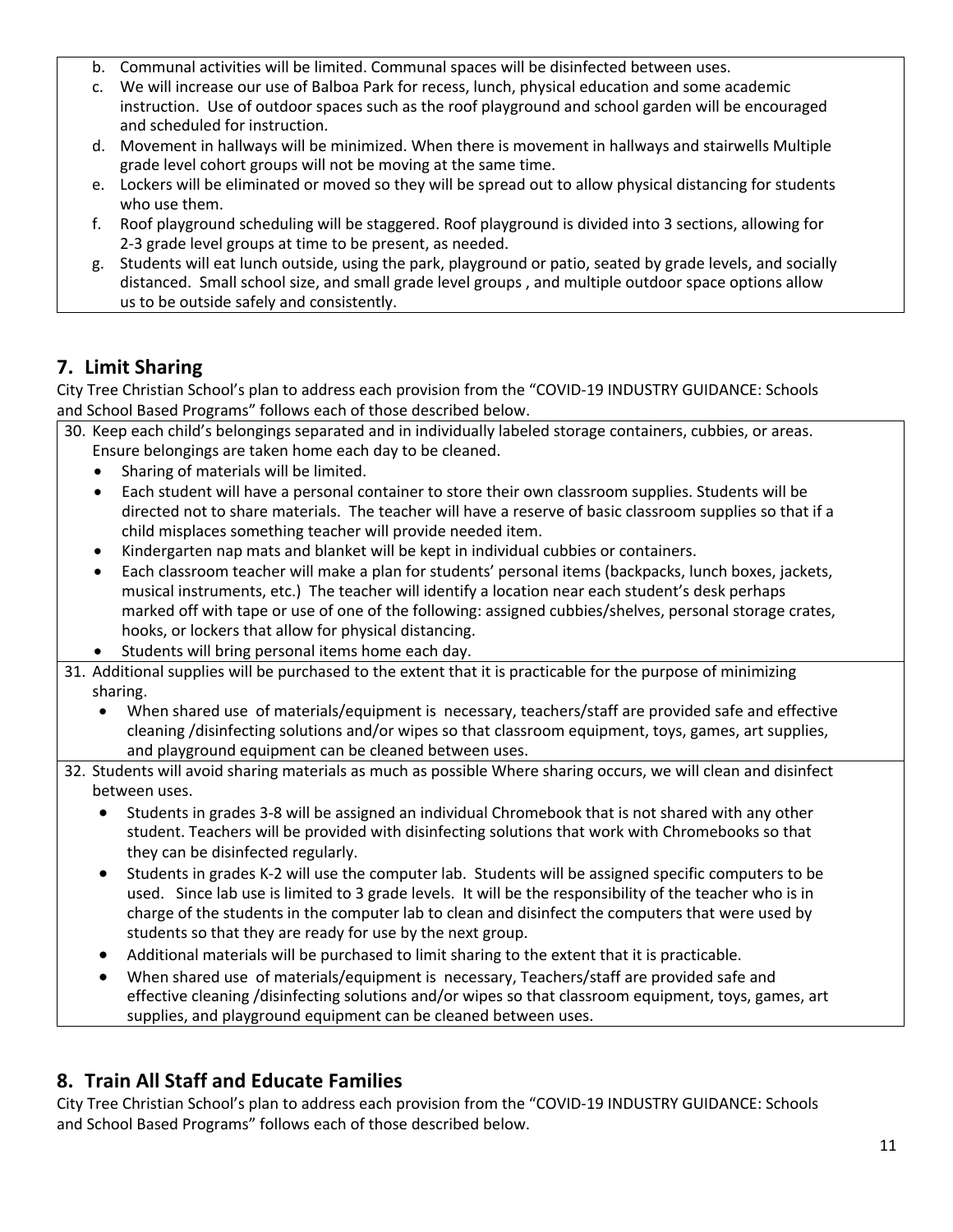- 33. City Tree will train all staff and provide educational materials to families.
	- Custodial staff received complete training on enhanced sanitation protocols and proper use and storage of sanitation equipment in June 2020. Weekly custodial staff meetings, each Monday afternoon, allow for questions, reminders, and additional information to be communicated with regards to enhanced sanitation practices.
	- Teachers and staff will be trained in the following areas during our Staff Development week August 23-28 using information provided by the CDC and California Department of Public Health.
		- a. Enhanced sanitation practices
		- b. Physical distancing guidelines and their importance
		- c. Proper use, removal, and washing of face coverings
		- d. Screening practices for students and staff upon start of day, and screening for symptoms throughout the day.
		- e. Information on how COVID-19 is spread
		- f. COVID-19 specific symptom identification
		- g. Information on the preventing the spread of COVID-19 if you are sick, including the importance of not coming to work if staff members have symptoms, or if they or someone they live with has been diagnosed with COVID-19.
		- h. COVID-19 specific symptom identification and when to seek medical attention
		- i. Protocols to follow when children or adults become sick at school. (link)
	- All employees will be provided with written plan that outlines our schools' protocols and procedures for protecting employees from COVID-19 illness.
	- Families will be educated on the application and enforcement of City Tree's COVID-19 Plan, adhering to linguistic needs of the community. At this time, we are not aware of any linguistic needs, but should linguistic needs arise they will be met.
	- Educational information will be provided to families, using our weekly email update, in the following areas:
		- o Enhanced sanitation practices
		- o Physical distancing guidelines and their importance
		- o Proper use, removal, and washing of face coverings
		- $\circ$  Screening practices for students and staff upon start of day and screening for symptoms throughout the day.
		- o Information on how COVID-19 is spread
		- o COVID-19 specific symptom identification
		- $\circ$  Information on the preventing the spread of COVID-19 if a child is sick, including the importance of not coming to school if a children have symptoms, or if they or someone they live with has been diagnosed with COVID-19.
		- o COVID-19 specific symptom identification and when to seek medical attention
		- o Protocols to follow when children or adults become sick at school.
		- $\circ$  Protocols to follow when a student has had contact with a COVID-19 positive person

34. City Tree will conduct the training and education safely. Our K-8 teachers and staff training and education will be held during our Staff Development week August 24-28, 2020. City Tree's COVID-19 Plans, materials from the CDC and California Department of Health will be emailed to employees for review. Training to include visual presentations, written information, discussion, and question and answer time will be delivered in several ways:

- Zoom virtual meetings
- Outdoor meetings, with 6-foot physical distancing
- Physically distanced meeting in large areas such as the West Room.
- Smaller grade level teacher/staff groupings, with 6-foot physical distancing

## **9. Check for Signs and Symptoms**

City Tree Christian School's plan to address each provision from the "COVID-19 INDUSTRY GUIDANCE: Schools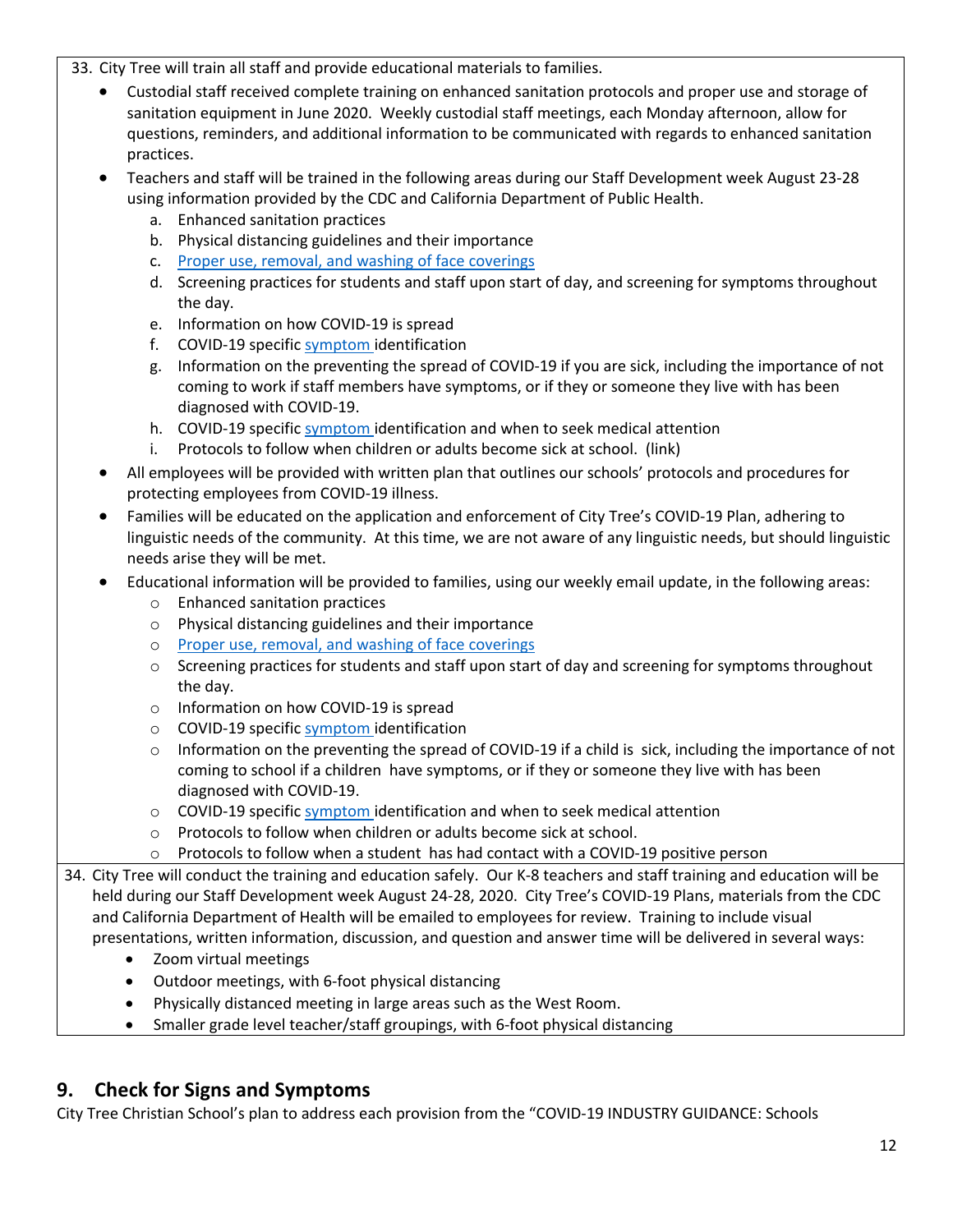- and School Based Programs" follows each of those described below. 35. City Tree will prevent discrimination against students who (or whose families) were or are diagnosed with COVID-19 or who are perceived to be a COVID-19 risk. • Distance learning option will be available for any student for any reason. • Student and staff members' names, who have been exposed to COVID-19 or contract COVID-19, will not be shared with school families. • A climate of care and support for our entire school community will be emphasized. 36. City Tree will require staff and students who are sick or who have recently had close contact with a person with COVID-19 to stay home. Policies that require sick staff and students to stay at home without fear of reprisal, and ensure staff, students and students' families have been established and staff will be made aware of these policies. Policies and procedures include: • Staff will be directed to speak to Gail Barrett, who facilitates personnel issues related to COVID-19 extended leave, Family First CORONA Virus Response Act (FFCRA). FFCRA posters have been distributed to staff via email and hang in staff work room. • Students who have recently had close contact with a person with COVID-19 will be expected to notify the school, stay home in quarantine, and use the Distance Learning Option. Students will be considered present and not marked absent in in those situations. • Students exhibiting COVID-19 symptoms or tested positive for COVID-19 will be required to stay home, and if their health allows, engage in Distance Learning. • All COVID-19 related absences will be considered excused. 37. City Tree will implement screening and other procedures for all staff and students entering the facility. o Daily symptom monitoring for all staff will include a daily health survey completed online as first task of the day. Temperature checks will occur as staff arrive (or can be done at home) and a daily log will be maintained in the school office. Staff members who do not pass health screening or temperature check will be isolated from others immediately and not permitted to stay on campus.  $\circ$  Students will be assigned a drop-off and pick-up school gate based on their grade level and arrival time. Tape or chalk lines, 6-feet apart on the sidewalk, will indicate to students where to stand if they have to wait. At the gate students will be greeted and checked in. o Parents/guardians will complete daily online health screening surveys. o Temperatures will be taken using no-touch thermometers. o Students will sanitize hands.  $\circ$  Any student who does not "pass" health screening will be immediately separated from others and taken home by parent. o Once student is signed-in, using no touch QR code, parents/guardians may leave the curb. 38. City Tree staff will conduct a visual wellness check of all students when entering campus. Temperatures will be taken using no-touch thermometers. Parents/guardians will complete daily online health surveys. Teachers and staff will visually monitor students for symptoms of COVID-19 throughout the day and escort to office any student who is exhibiting symptoms. 39. All staff and students (though daily parent and staff health screening survey) will be asked if anyone in their home is exhibiting COVID-19 symptoms. 40. City Tree will make available and encourage use of hand-washing stations and hand sanitizer. • Hand sanitizer will be available at all entrance gates. • Hand sanitizer will be available in school office. • Hand sanitizer will be available in all classrooms.
	- With a K-8 student population of about 150 students, small class sizes, and a large facility, we have ample and conveniently located sinks available that will minimize movement on campus and congestion in bathrooms. Each grade level will be assigned a specific bathroom to use and specific sink to use to reduce congestion and movement. 2 of our classrooms (kindergarten and grade 3) have sinks in the room that can also be used for handwashing.
	- Sinks are also available on the playground for handwashing during outside time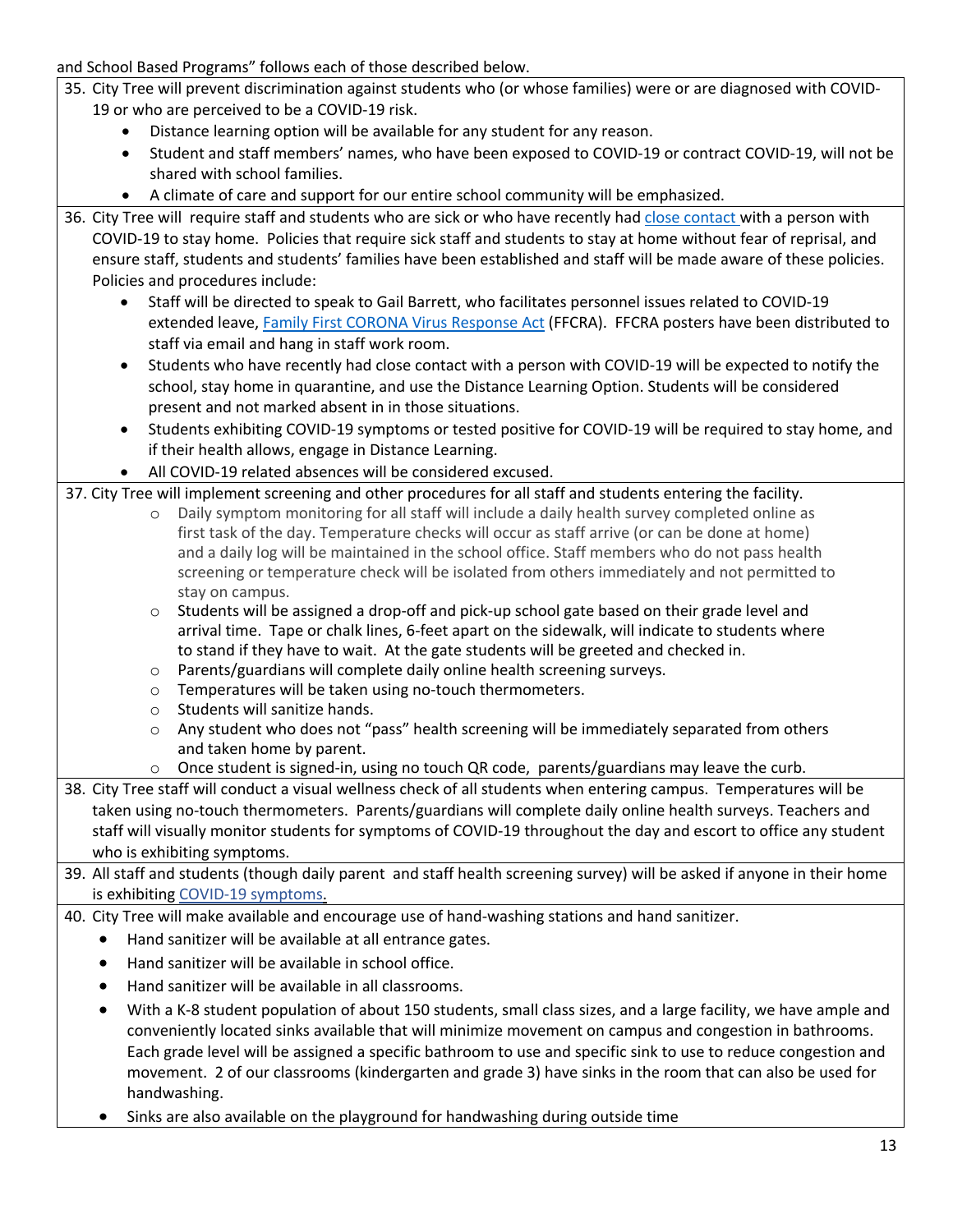- 41. Sue Kennedy, COVID-19 Liaison, with the assistance of Kelly Tompkins, will document/track incidents of possible exposure and notify local health officials, staff, and families immediately of any exposure to a positive case of COVID-19 at school while maintaining confidentiality, as required under FERPA and state law related to privacy of educational records. COVID-19 liaison will refer to guidance found here. As noted in Section 11 below, the staff liaison will also serve in a coordinating role to ensure prompt and responsible notification.
- 42. If a student is exhibiting symptoms of COVID-19, City Tree teachers and staff will communicate with the parent/caregiver and refer to the student's health history form and emergency information. Student will be isolated from other students.
- 43. Staff and students will be monitored throughout the day for signs of illness and sent home if they have a fever of 100 degrees (per San Diego County public health order) or higher, cough, or other COVID-19 symptoms
- 44. Policies at City Tree will not penalize students and families for missing class.
	- Students who have recently had close contact with a person with COVID-19 will be required to stay home and use the Distance Learning Option. Students will be considered present and not marked absent in those situations.
	- Students exhibiting COVID-19 symptoms or tested positive for COVID-19 will be required to stay home, and if their health allows, engage in Distance Learning.
	- All COVID-19 related absences will be considered excused.

## **10. Plan for When a Staff Member, Child or Visitor Becomes Sick**

City Tree Christian School's plan to address each provision from the "COVID-19 INDUSTRY GUIDANCE: Schools and School Based Programs" follows each of those described below.

- 45. In consultations with staff and COVID-19 protocols we have identified the following isolation rooms to separate anyone who exhibits symptoms of COVID-19:
	- a. An unoccupied room, #104, will be used as an isolation room to separate anyone who exhibits symptoms of COVID-19.
	- b. A second area, West Room office, also has been designated should more than one student need to be isolated.
	- c. In addition, there is an isolated outside area that can be used

Our isolation room contents and procedures will include:

- a. Supplies include: cot, blankets, chairs, garbage can, face masks, gloves, bottled water, phone
- b. Signs will be posted on door when room is occupied or needs to be disinfected.
- c. Room will be disinfected after it is used following protocols outlined in #50 below.
- d. Disinfecting protocols will be posted in room.
- e. Staff member will supervise isolation room at any time a student is using it. Glass window in door allows for supervision from outside the room if that is an appropriate level of supervision for the student who is isolated.
- 46. Sick students and staff are required to stay home and are also encouraged to stay home if there is member of their household who is sick.

Any students or staff exhibiting symptoms are required to keep wearing a face covering, separated from other students and staff, andwait in one of the isolation rooms or outside until they can be transported home or toa healthcarefacility as soon as possible.

If a student or staff becomes ill during the school day they will be separated from the class and sent home immediately. The school will recommend to any who screen with symptoms, fever, or become sick to get a COVID-19 test with their healthcare provider or at a community testing site.

47. City Tree has established procedures to arrange for safe transport home or to a healthcare facility, as appropriate, when an individual is exhibiting COVID-19 symptoms:

a. Fever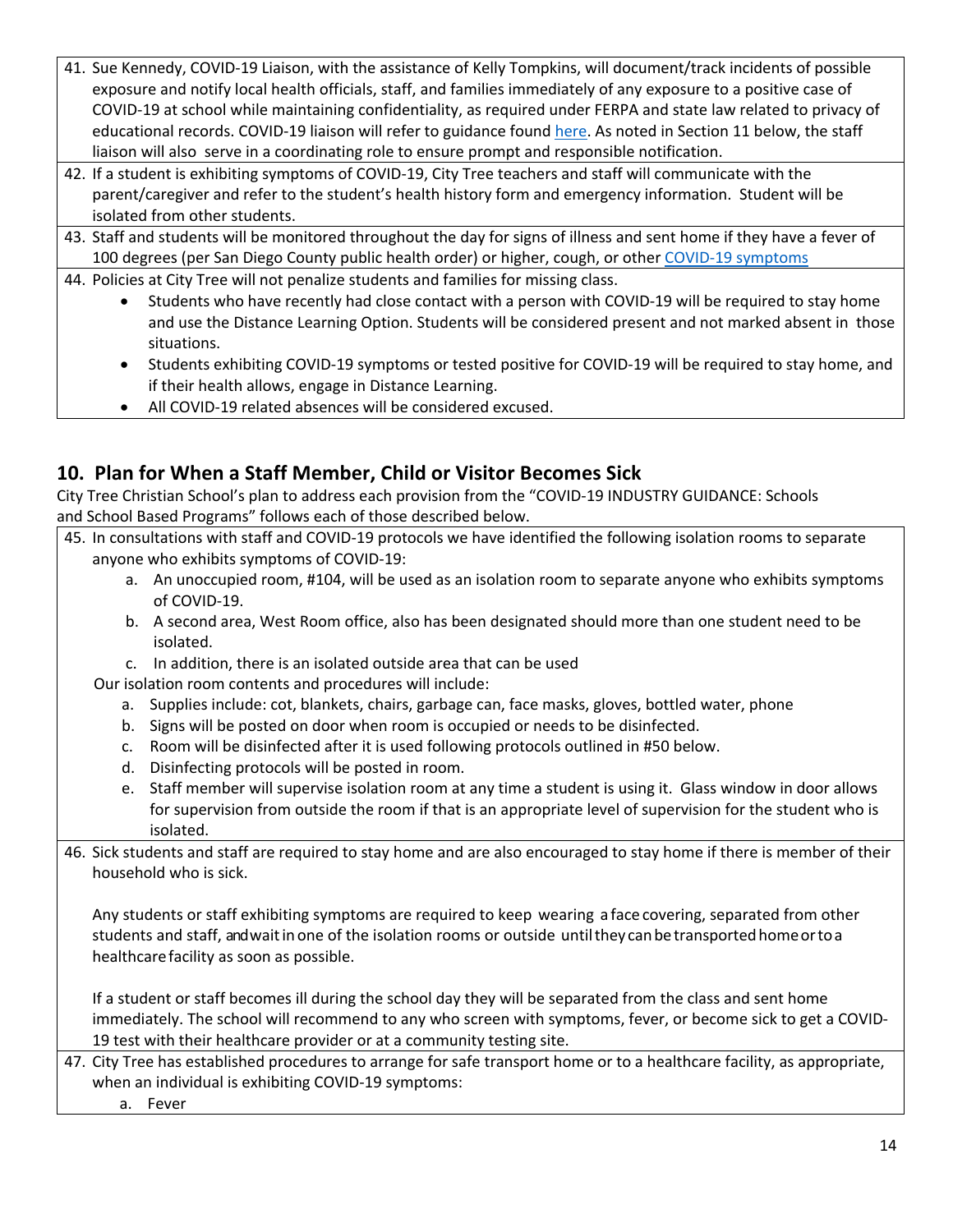- b. Cough
- c. Shortness of breath or difficulty breathing
- d. Chills
- e. Repeated shaking with chills
- f. Fatigue
- g. Muscle pain
- h. Headache
- i. Sore throat
- j. Congestion or runny nose
- k. Nausea or vomiting
- l. Diarrhea
- m. New loss of taste or smell

Established procedures to arrange for safe transport of student includes:

- Contacting (phone and email if needed) parents/guardians.
- Contacting all emergency contacts that are required to be on file.
- If individual needs to be transported to a healthcare facility, 911 will be called and parents contacted.
- 48. For serious injury or illness, City Tree staff will call 9-1-1 without delay. Our staff will seek medical attention if COVID-19 symptoms become severe, including persistent pain or pressure in the chest, confusion, or bluish lips or face. Updates and further details are available on CDC's webpage.
- 49. Notify local health officials immediately of any positive case of COVID-19, and exposed staff and families as relevant Sue Kennedy, our COVID-10 Liaison will notify local health officials immediately (Public Health Services Epidemiology Department at: 619-692-8499) of any positive case of COVID-19, and exposed staff and families as relevant while maintaining confidentiality as required by state and federal laws. Additional guidance can be found here.
- 50. We will close off areas used by any individual suspected of being infected with the virus that causes COVID-19 and we will not use until they have been thoroughly cleaned and disinfected. To reduce risk of exposure, we will wait 24 hours before we clean and disinfect. If it is not possible to wait 24 hours, we will wait as long as practicable. We will ensure a safe and correct application of disinfectants using personal protective equipment and ventilation recommended for cleaning. We will keep disinfectant products away from students.
- 51. Sue Kennedy, COVID-19 Liaison, will notify sick staff members and students not to return until they have met CDC criteria to discontinue home isolation, including at least three days with no fever, improvement of symptoms, and at least 10 days since first symptom appearance.
- 52. City Tree Christian School will ensure that students, including students with disabilities, have access to instruction when out of class, as required by federal and state law.
- 53. City Tree Christian School is offering a distance learning option for all students, regardless of risk factor, during the pandemic. We are mindful that our students may have unique circumstances which need to be considered carefully. Some of our students would be put at-risk by an in-person instructional model. For example, students with a health condition, students with family members with a health condition, students who cohabitate or regularly interact with high-risk individuals, or are otherwise identified as "at-risk" by the parents or guardian.
- 54. City Tree Christian School will Implement the necessary processes and protocols if our school has an outbreak, in accordance with CDPH guidelines.
- 55. Sue Kennedy, Principal and COVID-19 Liaison, Laurie Decker, Faculty Representative, Alex Gonzalez, Custodial Supervisor, and Riley McCrae, Church Administrator, will Investigate any COVID-19 illness and exposures and determine if any work-related factors could have contributed to risk of infection. We will update protocols as needed to prevent further cases.
- 56. Protocols will be updated as needed to prevent further cases. See the CDPH guidelines, Responding to COVID-19 in the Workplace, which are incorporated into this guidance and contain detailed recommendations for establishing a plan to identify cases, communicating with workers and other exposed persons, and conducting and assisting with contact tracing.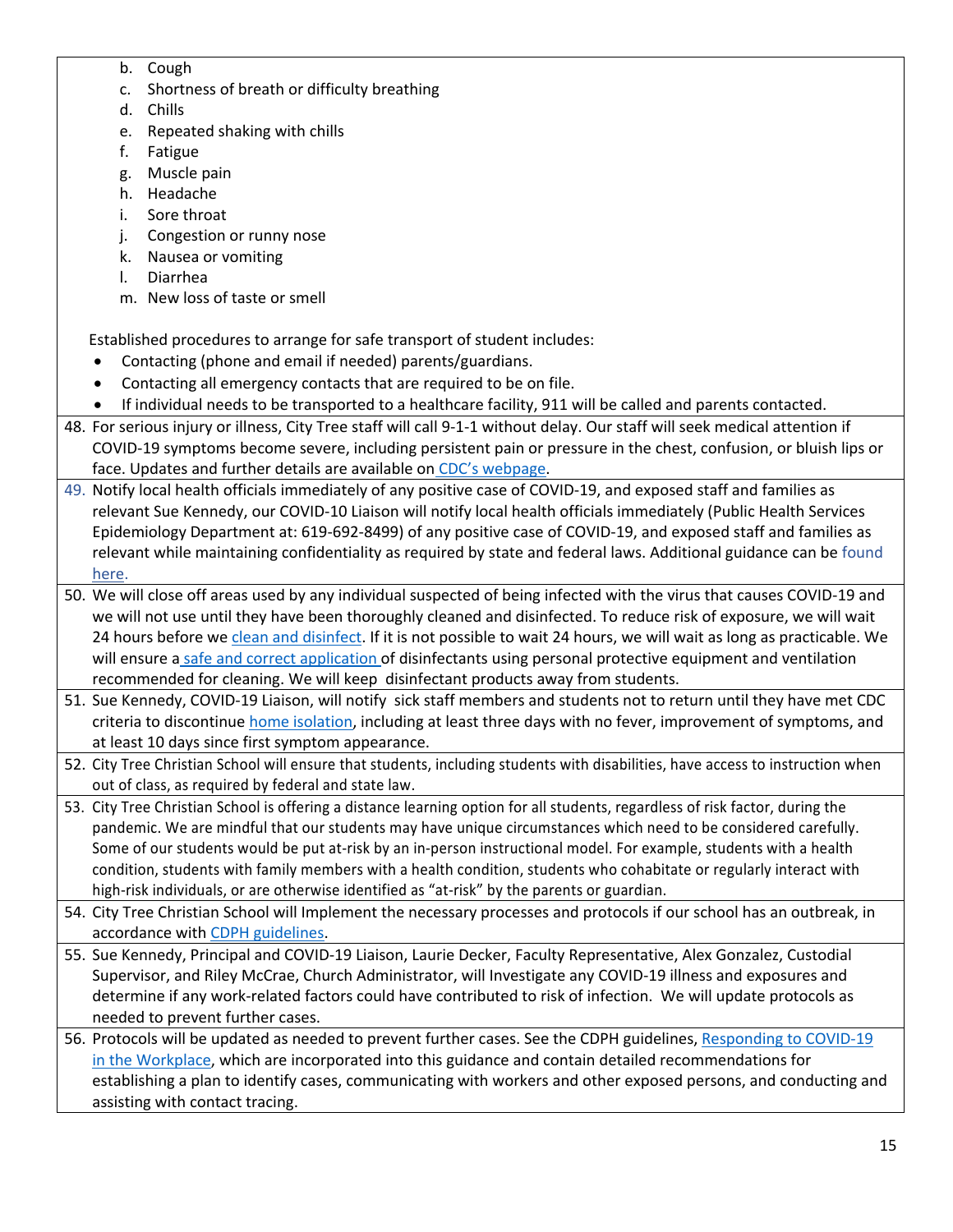# **11. Maintain Healthy Operations**

City Tree Christian School's plan to address each provision from the "COVID-19 INDUSTRY GUIDANCE: Schools and School Based Programs" follows each of those described below.

57. City Tree Christian School's Plan will:

- a. Monitor staff absenteeism and have a roster of trained back-up staff where available.
- b. Monitor the types of illnesses and symptoms among your students and staff to help isolate them promptly as needed.
- c. Designate Sue Kennedy, COVID-19 liaison, to be responsible for responding to COVID-19 concerns from staff and families. She can be contacted at sue.kennedy@citytree.org or 619-232-3794. The liaison is trained to coordinate the documentation and tracking of possible exposure, in order to notify local health officials, staff and families in a prompt and responsible manner.
- d. Maintain email communication systems that allow staff and families to self- report symptoms and receive prompt notifications through FACTS emails of exposures, COVID-19 positive cases, and closures, while maintaining confidentiality, as required by FERPA and state law related to privacy of educational records. Additional guidance can be found here.
- e. City Tree will consult with local health departments if routine testing is being considered by a local educational agency. The role of providing routine systematic testing of staff or students for COVID-19 (e.g., PCR swab testing for acute infection, or presence of antibodies in serum after infection) is currently unclear. City Tree will direct staff to contact their primary care provider or community testing site for testing, Students and staff with symptoms of COVID-19 will be encouraged to get a test through their health care provider or community testing site. Asymptomatic students and staff will be encouraged to receive regular COVID-19 tests once local testing capacity allows.
- f. Support students who are at higher risk for severe illness or who cannot safely distance from household contacts at higher risk, by providing distance learning options .

## **12. Considerations for Reopening and Partial or Total Closures**

City Tree Christian School's plan to address each provision from the "COVID-19 INDUSTRY GUIDANCE: Schools and School Based Programs" follows each of those described below.

- 58. Sue Kennedy, COVID-19 Liaison will check state and local orders and health department notices daily about transmission in the area or closures and adjust operations accordingly
- 59. When a student, teacher, or staff member tests positive for COVID-19 and has exposed others at City Tree Christian School we will refer to the CDPH Framework for K-12 Schools, and implement the following steps:
	- a. In consultation with the local public health department, the principal, Sue Kennedy, in consultation with the City Tree School Board and the head custodian, will decide on the best intervention. Options include: school closure or quarantine of exposed persons, including the length of time necessary, based on the risk level within the specific community as determined by the local public health officer.
	- b. Close off the classroom or office where the student or staff member was based and do not use these areas until after cleaning and disinfection. Wait at least 24 hours before cleaning and disinfecting. If 24 hours is not feasible, wait as long as possible.
	- c. Additional areas of the school visited by the COVID-19 positive individual may also need to be closed temporarily for cleaning and disinfection.
	- d. Implement communication plans for exposure at school and potential school closures to include outreach to students, parents, teachers, staff, and the community.
	- e. Include information for staff regarding labor laws, information regarding Disability Insurance, Paid Family Leave and Unemployment Insurance, as applicable to schools. See additional information on government programs supporting sick leave and worker's compensation for COVID-19, including worker's sick leave rights under the Families First Coronavirus Response Act and employee's rights to workers' compensation benefits and presumption of the work-relatedness of COVID-19 pursuant to the Governor's Executive Order N-62-20, while that Order is in effect.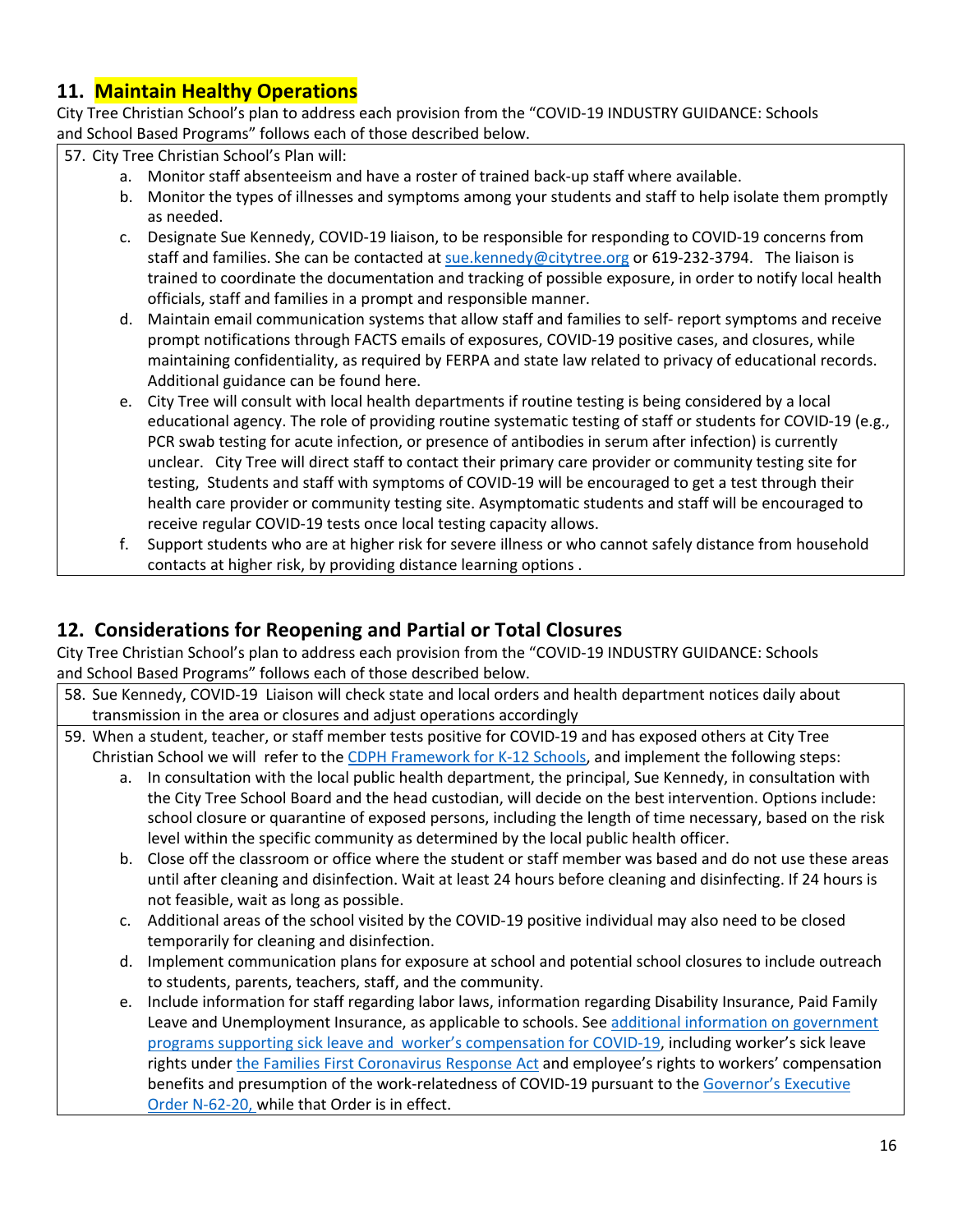- f. Provide guidance to parents, teachers and staff reminding them of the importance of community physical distancing measures while a school is closed, including discouraging students or staff from gathering elsewhere.
- g. Return to Distance Learning for students affected.
- h. Maintain regular communications with the local public health department. **Detailed step by step protocols that outline the measures that will be taken when a student, teacher, or staff member has symptoms, is a contact of someone who is infected, or is diagnosed with a COVID-19 case are found www.citytree.org/news**

**The following signatures attests that the information provided above is true and correct.**

Signature: Date: August 14, 2020 Name: Susan Kennedy **Principal**, Head of School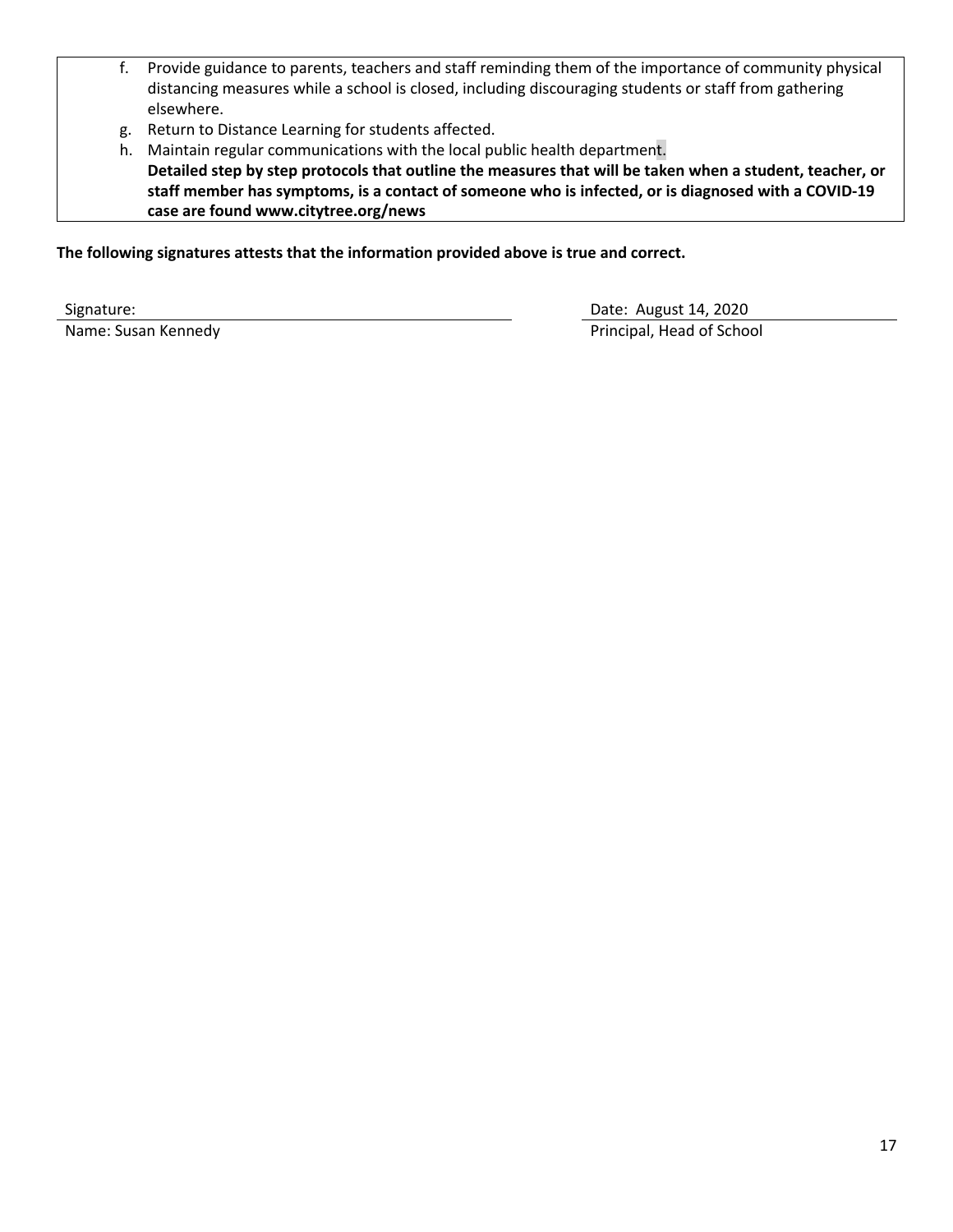#### **14 Attestations for Waiver, City Tree Christian School, COVID-19 Plan, for August 31, 2020 opening**

*\*Although our plan was updated Feb. 1, 2021, No revisions have been made to August 2020 attestations form found below.*

| <b>Number</b> | 14 Elements of the<br><b>Attestation Form</b>                                                                                                                                                                                                     | <b>Criteria</b><br>(page and section numbers refer to location in plan)                                                                                                                                                                                                                                                                                                                                                                                                                                                                                                                                                                                                                                                                                                                                                                                                                                                                                                                                                                                                                                                                       |
|---------------|---------------------------------------------------------------------------------------------------------------------------------------------------------------------------------------------------------------------------------------------------|-----------------------------------------------------------------------------------------------------------------------------------------------------------------------------------------------------------------------------------------------------------------------------------------------------------------------------------------------------------------------------------------------------------------------------------------------------------------------------------------------------------------------------------------------------------------------------------------------------------------------------------------------------------------------------------------------------------------------------------------------------------------------------------------------------------------------------------------------------------------------------------------------------------------------------------------------------------------------------------------------------------------------------------------------------------------------------------------------------------------------------------------------|
|               | <b>Date Proposed for</b><br><b>Reopening:</b><br>Must be at least 14-<br>days from the date<br>the application is<br>submitted                                                                                                                    | City Tree Christian School proposed reopening date<br>August 31, 2020                                                                                                                                                                                                                                                                                                                                                                                                                                                                                                                                                                                                                                                                                                                                                                                                                                                                                                                                                                                                                                                                         |
| 1.            | Webpage: The<br>schools' reopening<br>plan is posted on<br>school/district<br>webpage.                                                                                                                                                            | Published on school website<br>https://www.citytree.org/news<br>Can also access website using "COVID-19" blue button on home page of<br>website.<br>Page 1, section 1d<br>The school's COVID-19 Prevention Plan is posted at:www.citytree.org/news                                                                                                                                                                                                                                                                                                                                                                                                                                                                                                                                                                                                                                                                                                                                                                                                                                                                                            |
| 2.            | <b>Distance Learning:</b><br>School plan(s)<br>should describe how<br>school will offer<br>distance learning<br>based on the<br>unique<br>circumstances of<br>each student who<br>would be put at-risk<br>by an in-person<br>instructional model. | page 12, section 35<br>City Tree will prevent discrimination against students who (or whose families)<br>were or are diagnosed with COVID-19 or who are perceived to be a COVID-19<br>risk.<br>. Distance learning option will be available for any student for any reason.<br>• Student and staff members' names, who have been exposed to COVID-19 or<br>contract COVID-19, will not be shared with school families.<br>• A climate of care and support for our entire school community will be<br>emphasized.<br>page 15, section 53<br>City Tree Christian School is offering a distance learning option for all<br>students, regardless of risk factor, during the pandemic. We are mindful that<br>our students may have unique circumstances which need to be considered<br>carefully. Some of our students would be put at-risk by an in-person<br>instructional model. For example, students with a health condition, students<br>with family members with a health condition, students who cohabitate or<br>regularly interact with high-risk individuals, or are otherwise identified as "at-<br>risk" by the parents or guardian. |
| 3.            | <b>Physical Distancing:</b><br>The school(s) plans<br>describe how space<br>and routines will be<br>arranged to allow<br>for physical<br>distancing of<br>students and staff.                                                                     | page 7, section 17 d, e<br>The school's plan to protect teachers and staff includes the<br>following elements:<br>d. Staff meetings, professional development training and education, and<br>other activities involving staff will occur with physical distancing measures in<br>place, or virtually, where physical distancing is a challenge. Larger rooms<br>(West Room, Chapel, Assembly room, Geneva Room) will be used to ensure<br>physical distancing.                                                                                                                                                                                                                                                                                                                                                                                                                                                                                                                                                                                                                                                                                |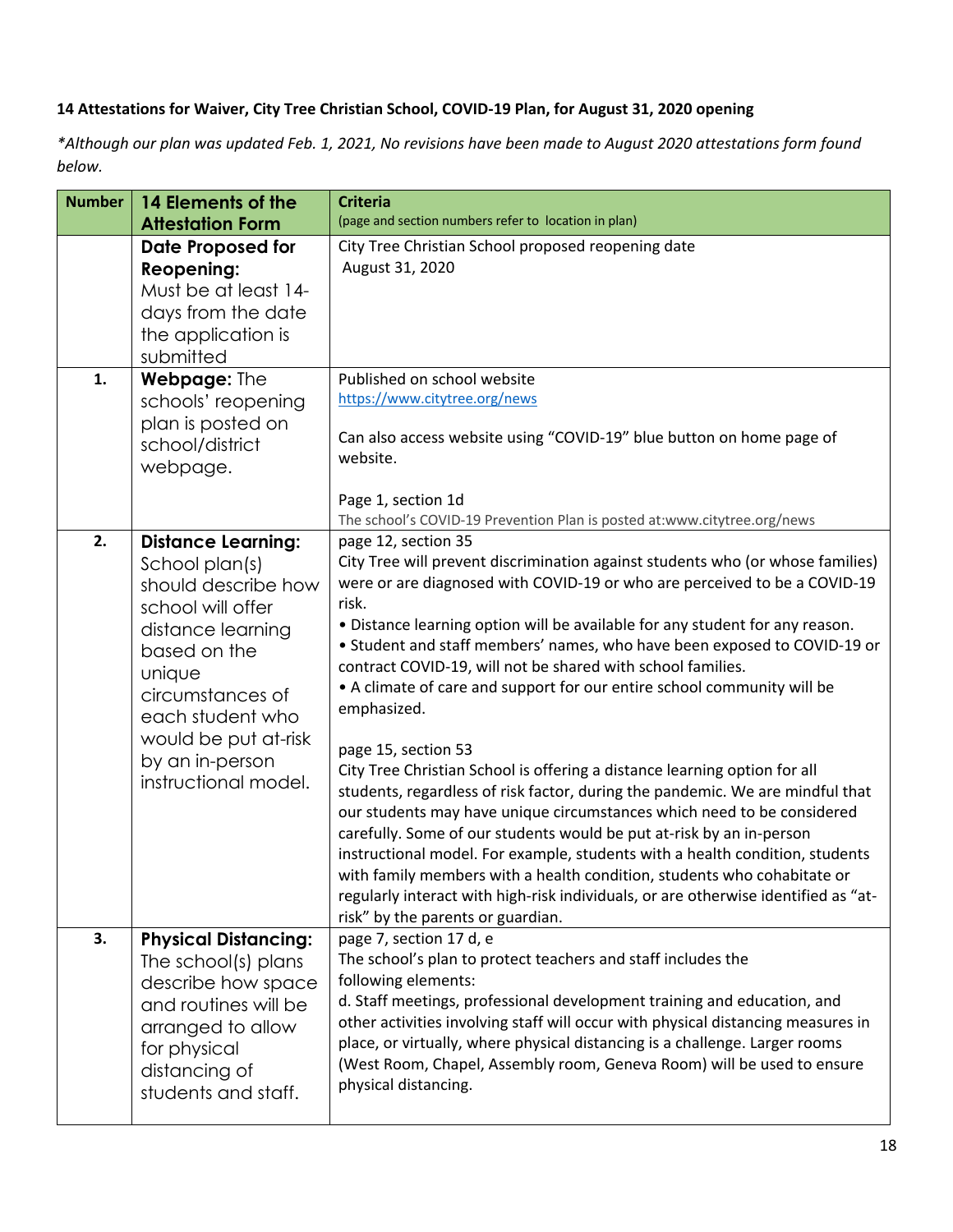| e. To keep staff safer, we will limit use of back office (copier, paper cutter,<br>mailbox area) to one staff member at a time. Staff Lounge will be limited to 2<br>people at a time and only when physical distancing is followed. Staff<br>restrooms will be limited to 1 staff member at a time.<br>page 9 sec. 27 d<br>During arrival and departure:<br>Students will be assigned a drop-off and pick-up school gate<br>based on their grade level and arrival time. Tape or chalk lines, 6-feet apart<br>on the sidewalk, will indicate to students where to stand if they have to wait.<br>page 10, sec. 28 a, d<br>In-classroom spaces:<br>a. To reduce possibilities for infection students will mostly remain in the same<br>classrooms and in small grade level cohorts and practice physical distancing.<br>o Lunch, Recess, Physical Education: Students will use roof<br>playground, Room 307 patio, and Balboa Park (6th Avenue and<br>Hawthorn St. and 6th Avenue and Juniper St.) for recess, lunch, and physical<br>education. Students will eat lunch outside, weather permitting. Park use for<br>lunch, recess, and physical education will be increased. Students will stay in<br>small grade level cohorts with physical distancing. Recess and lunch times are |
|----------------------------------------------------------------------------------------------------------------------------------------------------------------------------------------------------------------------------------------------------------------------------------------------------------------------------------------------------------------------------------------------------------------------------------------------------------------------------------------------------------------------------------------------------------------------------------------------------------------------------------------------------------------------------------------------------------------------------------------------------------------------------------------------------------------------------------------------------------------------------------------------------------------------------------------------------------------------------------------------------------------------------------------------------------------------------------------------------------------------------------------------------------------------------------------------------------------------------------------------------------------------------------------|
|                                                                                                                                                                                                                                                                                                                                                                                                                                                                                                                                                                                                                                                                                                                                                                                                                                                                                                                                                                                                                                                                                                                                                                                                                                                                                        |
|                                                                                                                                                                                                                                                                                                                                                                                                                                                                                                                                                                                                                                                                                                                                                                                                                                                                                                                                                                                                                                                                                                                                                                                                                                                                                        |
| staggered to minimize numbers on the roof playground.<br>d. Classroom spaces are generally quite large. They allow for<br>separation of students. Teachers and other staff desks will be at least 6 feet<br>away from student desks. Students' seating and<br>desks/tables will be spread out allowing 6 feet between. Partitions between<br>students will be used. Furniture will be arranged to minimize face-to-face<br>contact.                                                                                                                                                                                                                                                                                                                                                                                                                                                                                                                                                                                                                                                                                                                                                                                                                                                    |

| 4. | <b>Stable Cohorts: The</b><br>school(s) plans<br>describe how<br>students will be kept<br>in small, stable,<br>groups with fixed<br>membership. | page 10, section 28a<br>In-classroom spaces:<br>To reduce possibilities for infection students will mostly remain in the same<br>classrooms and in small grade level cohorts and practice physical distancing.<br>Small grade level cohorts are small, stable, groups with fixed membership<br>that stay together for all activities (e.g., enter/exit school, instruction, lunch,<br>recess) and minimize/avoid contact with other groups or individuals who are<br>not part of the cohort.<br>o Lunch, Recess, Physical Education: Students will use roof<br>playground, Room 307 patio, and Balboa Park (6th Avenue and<br>Hawthorn St., and 6th Avenue and Juniper St.) for recess, lunch, and physical<br>education. Students will eat lunch outside, weather permitting. Park use for<br>lunch, recess, and physical education will be increased. Students will stay in<br>small grade level cohorts with physical distancing. |
|----|-------------------------------------------------------------------------------------------------------------------------------------------------|--------------------------------------------------------------------------------------------------------------------------------------------------------------------------------------------------------------------------------------------------------------------------------------------------------------------------------------------------------------------------------------------------------------------------------------------------------------------------------------------------------------------------------------------------------------------------------------------------------------------------------------------------------------------------------------------------------------------------------------------------------------------------------------------------------------------------------------------------------------------------------------------------------------------------------------|
|    |                                                                                                                                                 | page 11, section 29 e, f, g<br>e. Lockers will be eliminated or moved so they will be spread out to allow<br>physical distancing for students who use them.                                                                                                                                                                                                                                                                                                                                                                                                                                                                                                                                                                                                                                                                                                                                                                          |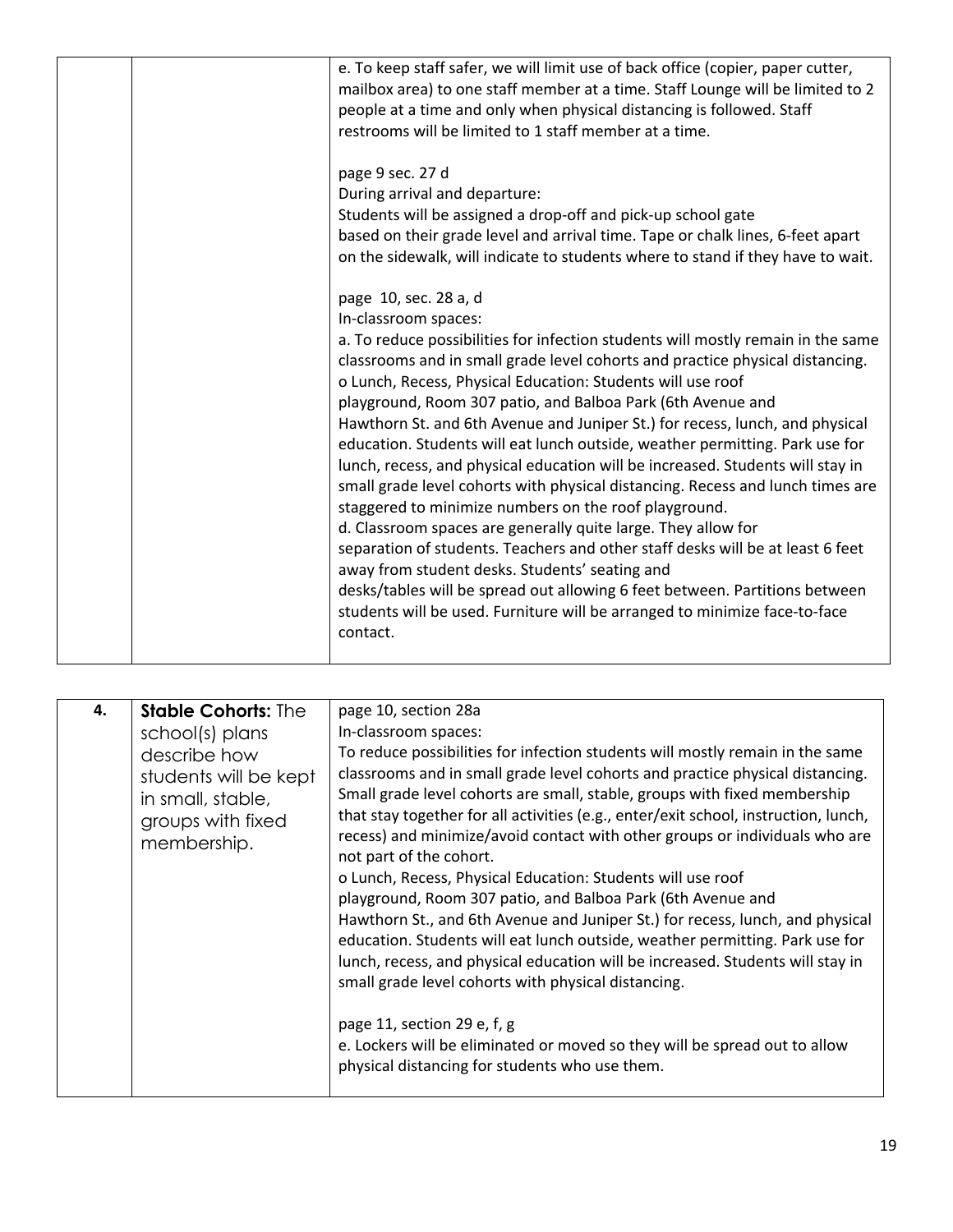|    |                                                                                                                                                                                                                                                 | f Roof playground scheduling will be staggered. Roof playground is divided<br>into 3 sections, allowing for 3 small grade level cohorts at time to be present,<br>as needed.                                                                                                                                                                                                                                                                                                                                                                                                                                                                                                                                                                                                                                                                                                                                                                                                                                                                                                                                                                                                                                                                                                                                                                                                                                                                                                                                                                                                                                                                                                                                                                                                                                                                                                                                                                                                                                                                                                                                                                                                                                                                                                                                                                                                                                                                                                                                                                                                                                                                                                                                                      |
|----|-------------------------------------------------------------------------------------------------------------------------------------------------------------------------------------------------------------------------------------------------|-----------------------------------------------------------------------------------------------------------------------------------------------------------------------------------------------------------------------------------------------------------------------------------------------------------------------------------------------------------------------------------------------------------------------------------------------------------------------------------------------------------------------------------------------------------------------------------------------------------------------------------------------------------------------------------------------------------------------------------------------------------------------------------------------------------------------------------------------------------------------------------------------------------------------------------------------------------------------------------------------------------------------------------------------------------------------------------------------------------------------------------------------------------------------------------------------------------------------------------------------------------------------------------------------------------------------------------------------------------------------------------------------------------------------------------------------------------------------------------------------------------------------------------------------------------------------------------------------------------------------------------------------------------------------------------------------------------------------------------------------------------------------------------------------------------------------------------------------------------------------------------------------------------------------------------------------------------------------------------------------------------------------------------------------------------------------------------------------------------------------------------------------------------------------------------------------------------------------------------------------------------------------------------------------------------------------------------------------------------------------------------------------------------------------------------------------------------------------------------------------------------------------------------------------------------------------------------------------------------------------------------------------------------------------------------------------------------------------------------|
|    |                                                                                                                                                                                                                                                 | g. Students will eat lunch outside, using the park, playground or patio,<br>seated by grade level cohorts, and socially distanced. Small school size, and<br>small grade level cohort groups, and multiple outdoor space options allow us<br>to be outside safely and consistently.                                                                                                                                                                                                                                                                                                                                                                                                                                                                                                                                                                                                                                                                                                                                                                                                                                                                                                                                                                                                                                                                                                                                                                                                                                                                                                                                                                                                                                                                                                                                                                                                                                                                                                                                                                                                                                                                                                                                                                                                                                                                                                                                                                                                                                                                                                                                                                                                                                               |
| 5. | <b>Face Covering &amp;</b><br><b>Other Essential</b><br><b>Protective Gear: The</b><br>school(s) plans<br>describe how<br>California<br>Department of<br>Public Health's face<br>covering<br>requirements will be<br>satisfied and<br>enforced. | Page 6, section 14 b<br>Students and staff will be frequently reminded not to touch the face<br>covering and to wash their hands frequently.<br>Visual information will be posted on campus to remind students and<br>$\bullet$<br>staff not to touch face coverings and to wash their hands often.<br>At check-in students will be reminded to wear their face covering, avoid<br>$\bullet$<br>touching their face covering and to wash their hands frequently.<br>Staff will be trained before the start of school on their requirements to<br>$\bullet$<br>wear a face covering and will remind students throughout the day on<br>proper usage.<br>Page 7, section 15<br>City Tree Christian School's plans regarding students' use of face<br>coverings includes the following elements:<br>Under 2 years, face coverings not required<br>٠<br>2 years old-2 <sup>nd</sup> grade, face masks strongly encouraged<br>$\bullet$<br>3 <sup>rd</sup> grade and up, face masks required, unless qualified as exempt+<br>$\bullet$<br>All staff will be required to wear a face covering.<br>$\bullet$<br>Students should arrive to school with a face covering on each day. One<br>$\bullet$<br>will be provided at check-in time when inadvertently forgotten. Staff<br>checking in students at entrance gates will have face coverings available<br>if a student needs one.<br>Visitors will be limited, but when on campus, will be required to wear a<br>$\bullet$<br>mask or face covering.<br>Adults dropping off and picking up students, who get out of<br>$\bullet$<br>their vehicles, are required to wear a mask or face covering.<br>A cloth face covering, or face shield should be removed for<br>meals, snacks, naptime, or outdoor recreation, or when it<br>needs to be replaced. When a cloth face covering is temporarily<br>removed, it should be placed in a clean paper bag (marked with<br>the student's name and date) until it needs to be put on again.<br>In order to comply with this guidance, City Tree will exclude<br>٠<br>students from campus if they are not exempt from wearing a<br>face covering under CDPH guidelines and refuse to wear one<br>provided by the school. Students who are excluded from<br>campus may take part in the distance learning programs<br>provided by the school.<br>+Exemptions from face coverings on campus include:<br>Persons with a medical condition, mental health condition, or<br>$\bullet$<br>disability that prevents wearing a face covering. This includes<br>persons with a medical condition for whom wearing a face<br>covering could obstruct breathing or who are unconscious,<br>incapacitated, or otherwise unable to remove a face covering |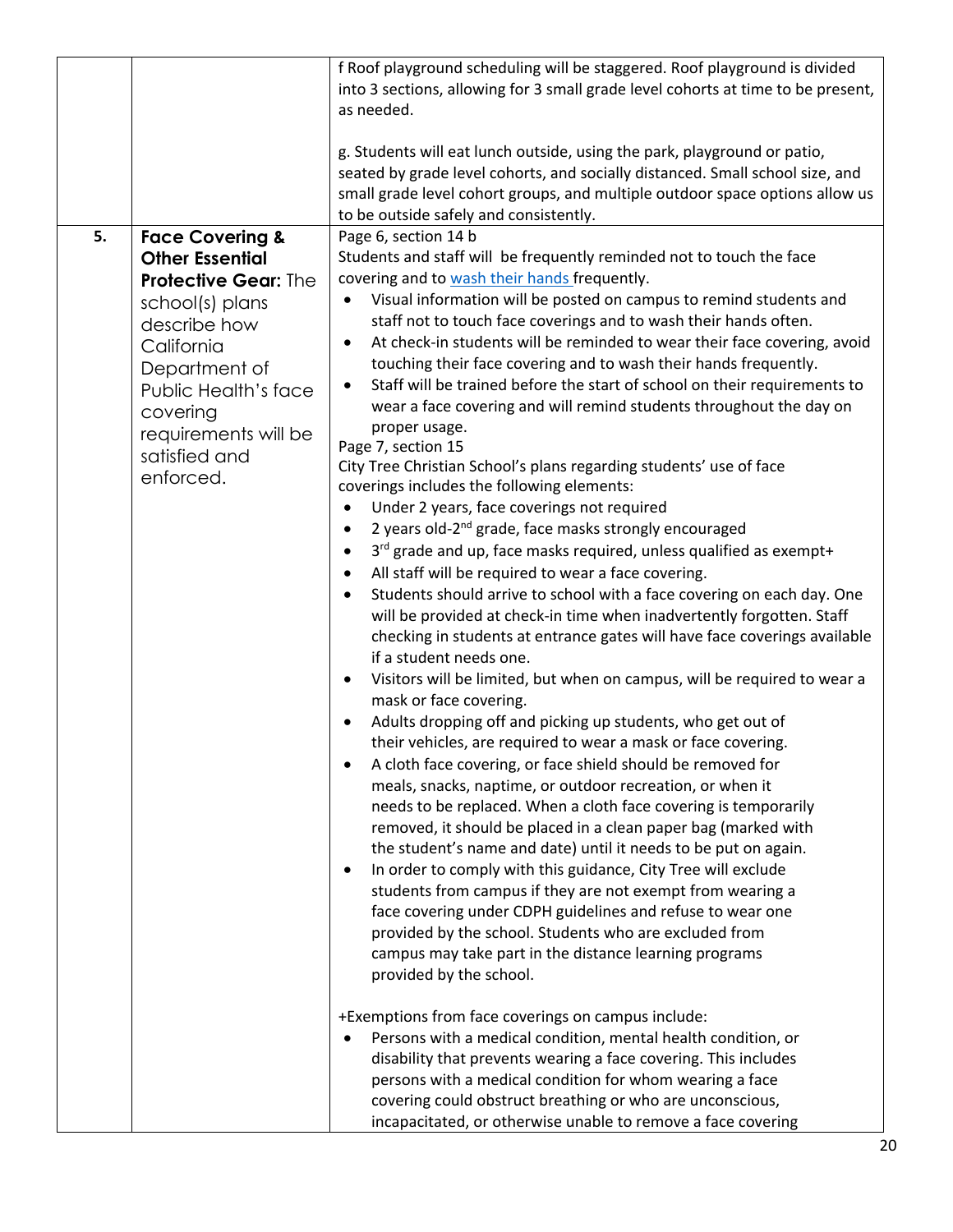|    |                                                                                                                                                                                                              | without assistance.<br>Other exemptions as outlined in the California Department of<br>$\bullet$<br>Public Health's, Guidance for the use of face coverings"<br>page 7, section 16<br>City Tree's plans regarding staff use of face covers includes the<br>following elements:<br>a. All staff must use face coverings in accordance with CDPH<br>guidelines unless Cal/OSHA standards require respiratory<br>protection.<br>b. In limited situations, where face coverings cannot be used for pedagogical<br>or developmental reasons, (i.e. communicating or assisting young children or<br>those with special needs) a face shield can be used instead of a cloth face<br>covering while in the classroom as long as the wearer maintains physical<br>distance from others, to the extent practicable. Staff must return to wearing<br>a face covering outside of the classroom.<br>c. Workers or other persons handling or serving food will use gloves in<br>addition to face coverings. City Tree will consider where disposable glove use<br>may be helpful to supplement frequent hand washing or use of hand<br>sanitizer; examples are for employees who are screening others for<br>symptoms or handling commonly touched items.                                                                                                                                                                                                                                                                                                                                     |
|----|--------------------------------------------------------------------------------------------------------------------------------------------------------------------------------------------------------------|---------------------------------------------------------------------------------------------------------------------------------------------------------------------------------------------------------------------------------------------------------------------------------------------------------------------------------------------------------------------------------------------------------------------------------------------------------------------------------------------------------------------------------------------------------------------------------------------------------------------------------------------------------------------------------------------------------------------------------------------------------------------------------------------------------------------------------------------------------------------------------------------------------------------------------------------------------------------------------------------------------------------------------------------------------------------------------------------------------------------------------------------------------------------------------------------------------------------------------------------------------------------------------------------------------------------------------------------------------------------------------------------------------------------------------------------------------------------------------------------------------------------------------------------------------------------------------|
| 6. | <b>Cleaning or</b><br><b>Disinfection: The</b><br>school(s) plans<br>describe how<br>shared surfaces will<br>be regularly<br>cleaned and<br>disinfected and how<br>use of shared items<br>will be minimized. | pages 7-8, section 19<br>Staff will clean and disinfect frequently touched surfaces at<br>school at least daily and, as practicable, these surfaces should be cleaned<br>and disinfected frequently throughout the day by trained custodial staff.<br>Frequently touched surfaces in the school include, but are not limited to:<br>a. Door handles<br>b. Light switches<br>c. Sink handles<br>d. Bathroom surfaces<br>e. Tables<br>f. Student desks<br>g. Chairs<br>h. Railings in stairwells<br>Custodial staff will clean and disinfect entire facility (classrooms,<br>٠<br>hallways, restrooms, office, and other common area) each evening.<br>High touch surfaces will be given special attention by custodial staff.<br>$\bullet$<br>Restrooms and hand railings in stairwells will be disinfected in the<br>$\bullet$<br>middle of the school day in addition to the evenings.<br>Doors, wherever possible, will be left open to reduce contact with door<br>$\bullet$<br>handles, and to increase ventilation.<br>Teachers will be provided safe and effective cleaning /disinfecting<br>$\bullet$<br>solutions and/or wipes for classroom equipment/materials that are<br>shared, door handles, tables, desks, chairs so those areas can be<br>disinfected as needed throughout the day.<br>page 8, section 21<br>Limit use and sharing of objects and equipment, such as toys, games, art<br>supplies and playground equipment to the extent practicable. When shared<br>use is allowed, clean and disinfect between uses.<br>Sharing of materials will be limited. |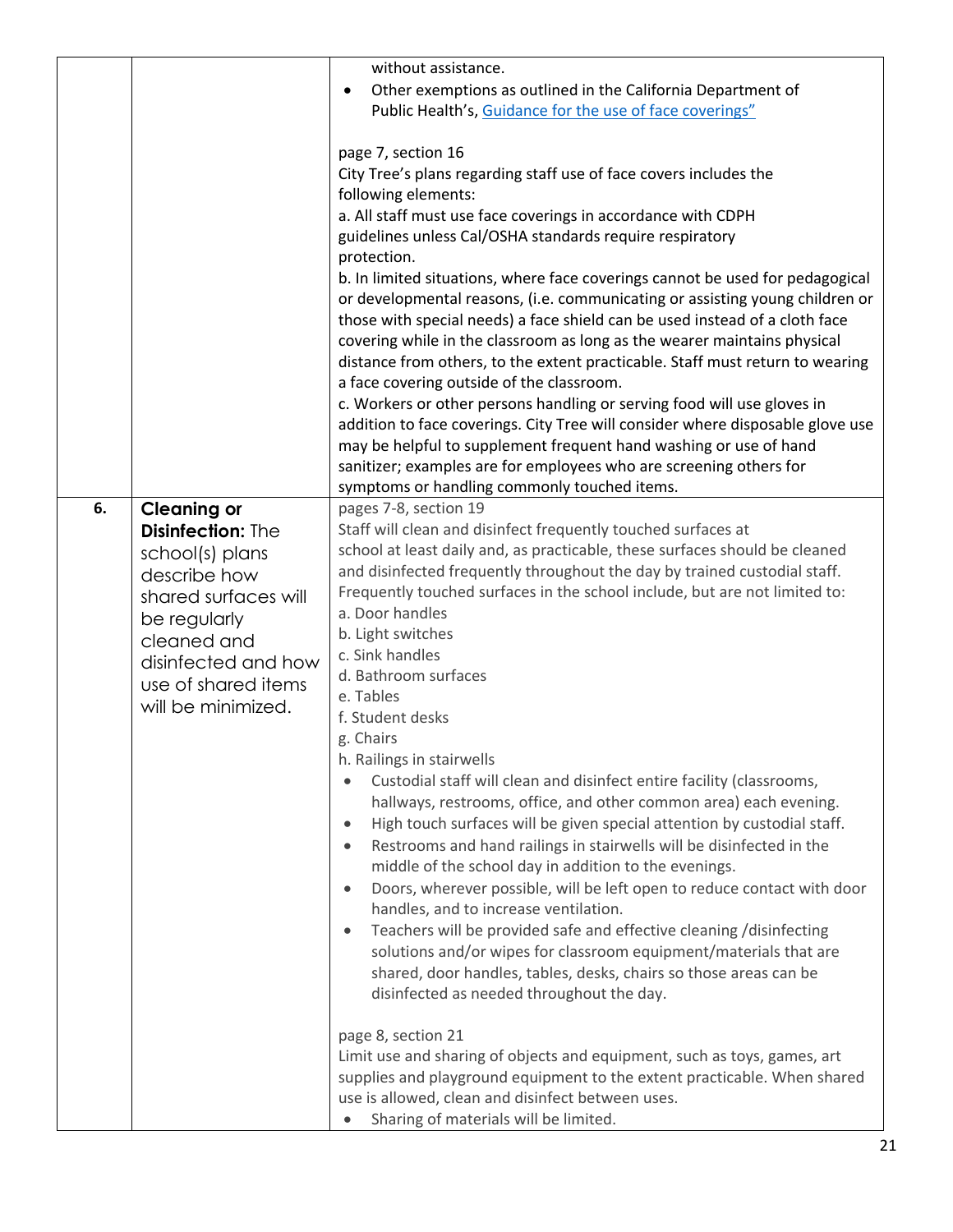|    |                                                                                                                                                                                                                                      | Each student will have a personal container to store their own<br>$\bullet$<br>classroom supplies. Students will be directed not to share materials.<br>$\bullet$                                                                                                                                                                                                                                                                                                                                                                                                                                                                                                                                                                                                                                                                                                                                                                                                                                                                                                                                                                                                                                                                                                                                                                                                                                                                                                                                                                                                                                                                                                                                                                                                                                                                                                                                                                                                                                                                                                                         |
|----|--------------------------------------------------------------------------------------------------------------------------------------------------------------------------------------------------------------------------------------|-------------------------------------------------------------------------------------------------------------------------------------------------------------------------------------------------------------------------------------------------------------------------------------------------------------------------------------------------------------------------------------------------------------------------------------------------------------------------------------------------------------------------------------------------------------------------------------------------------------------------------------------------------------------------------------------------------------------------------------------------------------------------------------------------------------------------------------------------------------------------------------------------------------------------------------------------------------------------------------------------------------------------------------------------------------------------------------------------------------------------------------------------------------------------------------------------------------------------------------------------------------------------------------------------------------------------------------------------------------------------------------------------------------------------------------------------------------------------------------------------------------------------------------------------------------------------------------------------------------------------------------------------------------------------------------------------------------------------------------------------------------------------------------------------------------------------------------------------------------------------------------------------------------------------------------------------------------------------------------------------------------------------------------------------------------------------------------------|
|    |                                                                                                                                                                                                                                      | The teacher will have a reserve of basic classroom supplies so that if a<br>$\bullet$<br>child misplaces something the teacher can provide the needed supply.<br>When shared use of materials/equipment is necessary,<br>$\bullet$                                                                                                                                                                                                                                                                                                                                                                                                                                                                                                                                                                                                                                                                                                                                                                                                                                                                                                                                                                                                                                                                                                                                                                                                                                                                                                                                                                                                                                                                                                                                                                                                                                                                                                                                                                                                                                                        |
|    |                                                                                                                                                                                                                                      | Teachers/staff are provided safe and effective cleaning /disinfecting<br>$\bullet$<br>solutions and/or wipes so that classroom equipment, toys, games, art<br>supplies, and playground equipment can be cleaned between uses.                                                                                                                                                                                                                                                                                                                                                                                                                                                                                                                                                                                                                                                                                                                                                                                                                                                                                                                                                                                                                                                                                                                                                                                                                                                                                                                                                                                                                                                                                                                                                                                                                                                                                                                                                                                                                                                             |
| 7. | Entrance, Egress,<br>and Movement<br><b>Within the School:</b><br>The school(s) plans<br>describe how<br>movement of<br>students, staff, and<br>parents will be<br>managed to avoid<br>close contact<br>and/or mixing of<br>cohorts. | Page 9-10, sections 27 b, c, d, e, f<br>During arrival and departure:<br>b. Parents will drop-off and pick-up students at the curb each day, rather<br>than walking children into the building.<br>c. City Tree provides before school care and after school care so students<br>arrive at staggered times between 6:45am-8:30am and leave at staggered<br>times 3:15-6:00pm. Our small school size, staggered start and exit times, and<br>ability to use multiple<br>entrance/exit points will eliminate crowding at school arrival and departure<br>times.<br>d. Students will be assigned a drop-off and pick-up school gate<br>based on their grade level and arrival time. Tape or chalk lines, 6-feet apart<br>on the sidewalk, will indicate to students where to stand if they have to wait.<br>Student will stay in grade level groups as they move to before school care or<br>class.<br>e. At the end of the school day students who are leaving at 3:15 will be<br>brought to their assigned exit gate by their teachers. Parents will be waiting<br>at the curb to pick-up their children.<br>f. Students in the after school program- When parents/arrive at the assigned<br>gate, they will message staff through the Brightwheel app, and students will<br>be escorted to exit gates for parent pick-up.<br>page 10, section 28 a, c<br>In-classroom spaces:<br>a. To reduce possibilities for infection students will mostly remain in the<br>same classrooms and in small grade level cohorts. Schedules will be<br>staggered to ensure that students are able to maintain physical distancing.<br>Recess and lunch times are staggered to minimize numbers on the roof<br>playground which will be sectioned by cohort group.<br>c. We will minimize movement of students and teachers or staff as much as<br>possible. K-5 classroom teachers will be assigned to one grade level.<br>page 11, section 29 d<br>d. Movement in hallways will be minimized. When there is movement in<br>hallways and stairwells Multiple grade level cohort groups will not be moving |
| 8. | <b>Health Screenings</b>                                                                                                                                                                                                             | at the same time.<br>page 13, section 37                                                                                                                                                                                                                                                                                                                                                                                                                                                                                                                                                                                                                                                                                                                                                                                                                                                                                                                                                                                                                                                                                                                                                                                                                                                                                                                                                                                                                                                                                                                                                                                                                                                                                                                                                                                                                                                                                                                                                                                                                                                  |
|    | for Students and<br><b>Staff:</b> The school(s)                                                                                                                                                                                      | City Tree will implement screening and other procedures for all Staff and<br>students entering the facility.                                                                                                                                                                                                                                                                                                                                                                                                                                                                                                                                                                                                                                                                                                                                                                                                                                                                                                                                                                                                                                                                                                                                                                                                                                                                                                                                                                                                                                                                                                                                                                                                                                                                                                                                                                                                                                                                                                                                                                              |
|    | plans describe how<br>students and staff                                                                                                                                                                                             | Daily symptom monitoring for all staff will include a daily health survey<br>completed online as first task of the day.                                                                                                                                                                                                                                                                                                                                                                                                                                                                                                                                                                                                                                                                                                                                                                                                                                                                                                                                                                                                                                                                                                                                                                                                                                                                                                                                                                                                                                                                                                                                                                                                                                                                                                                                                                                                                                                                                                                                                                   |
|    | will be screened for                                                                                                                                                                                                                 | Temperature checks will occur as staff arrive and a daily log will be<br>maintained in the school office. Staff members who do not pass health                                                                                                                                                                                                                                                                                                                                                                                                                                                                                                                                                                                                                                                                                                                                                                                                                                                                                                                                                                                                                                                                                                                                                                                                                                                                                                                                                                                                                                                                                                                                                                                                                                                                                                                                                                                                                                                                                                                                            |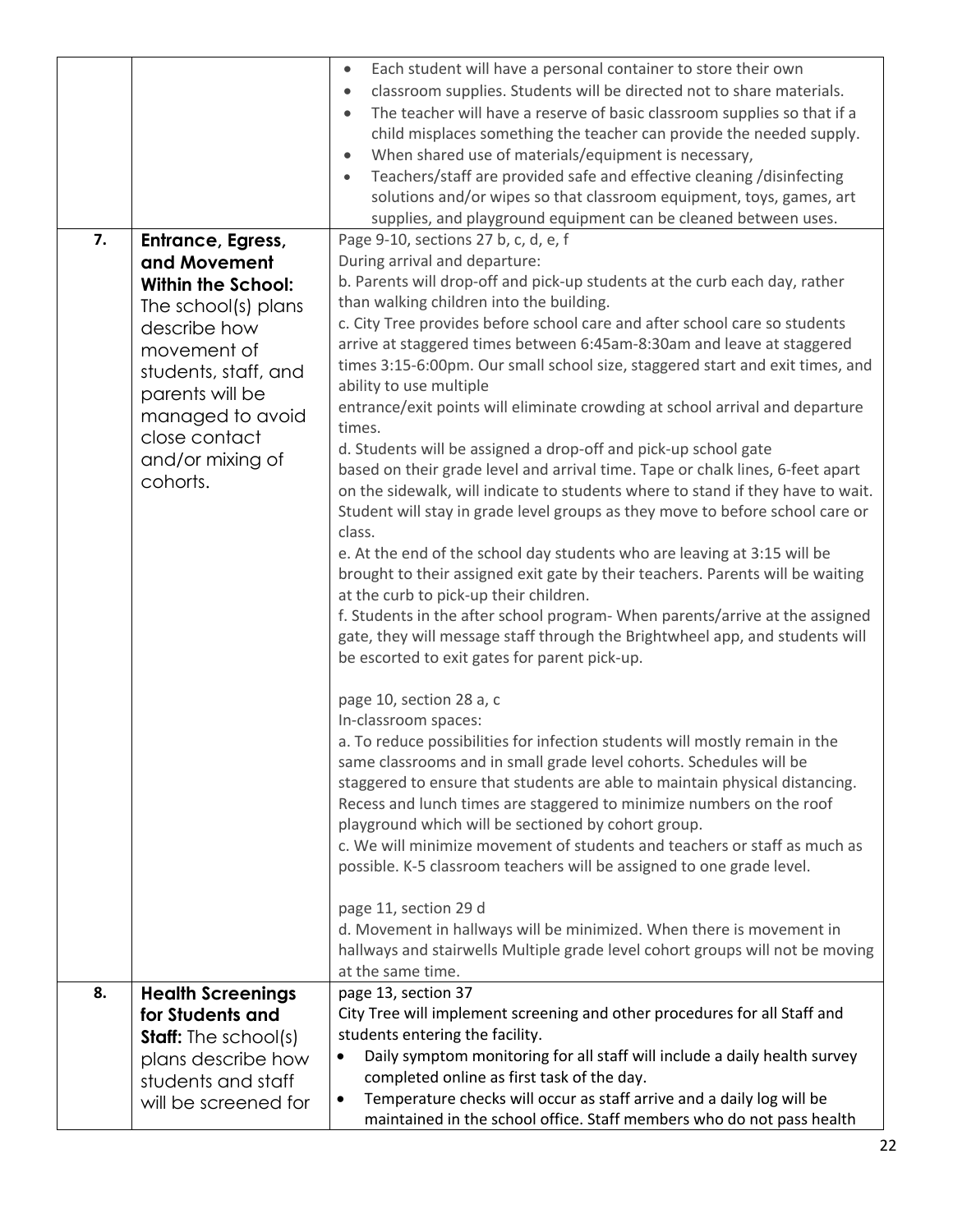|    | symptoms of<br>Coronavirus Disease                                                                                                                                                                                                    | screening or temperature check will be isolated from others immediately<br>and not permitted to stay on campus.                                                                                                                                                                                                                                                                                                                                                                                                                                                                                                                                                                                          |
|----|---------------------------------------------------------------------------------------------------------------------------------------------------------------------------------------------------------------------------------------|----------------------------------------------------------------------------------------------------------------------------------------------------------------------------------------------------------------------------------------------------------------------------------------------------------------------------------------------------------------------------------------------------------------------------------------------------------------------------------------------------------------------------------------------------------------------------------------------------------------------------------------------------------------------------------------------------------|
|    | 2019 and how ill<br>students or staff will<br>be separated from<br>others and sent<br>home immediately.                                                                                                                               | Students will be assigned a drop-off and pick-up school gate based on their<br>grade level and arrival time. At the gate students will be greeted and checked<br>in.<br>Parents/guardians will complete daily online health screening surveys.<br>$\bullet$<br>Temperatures will be taken using no-touch thermometers.<br>٠<br>Students will sanitize hands.<br>$\bullet$<br>Any student who does not "pass" health screening will be immediately<br>٠<br>separated from others and taken home by parent.<br>Once student is signed-in parents/guardians may leave the curb.<br>$\bullet$                                                                                                                |
|    |                                                                                                                                                                                                                                       | page 13, section 39<br>All staff and students (though daily parent and staff health<br>screening survey) will be asked if anyone in their home is exhibiting COVID-<br>19 symptoms.                                                                                                                                                                                                                                                                                                                                                                                                                                                                                                                      |
|    |                                                                                                                                                                                                                                       | page 14, section 46<br>Sick students and staff are encouraged to stay home and are<br>also encouraged to stay home if there is member of their<br>household who is sick.                                                                                                                                                                                                                                                                                                                                                                                                                                                                                                                                 |
|    |                                                                                                                                                                                                                                       | Any students or staff exhibiting symptoms will immediately be required to<br>wear a face covering, separated from other staff and students and wait in<br>one of the isolation rooms until they can be transported home or to a<br>healthcare facility as soon as possible.                                                                                                                                                                                                                                                                                                                                                                                                                              |
|    |                                                                                                                                                                                                                                       | If a student or staff becomes ill during the school day they will be separated<br>from the class and sent home immediately. The school will recommend to<br>any who screen with symptoms, fever, or become sick to get a COVID-19 test<br>with their healthcare provider or at a community testing site.                                                                                                                                                                                                                                                                                                                                                                                                 |
| 9. | <b>Healthy Hygiene</b><br><b>Practices: The</b><br>school(s) plans<br>describe the<br>availability of<br>handwashing<br>stations and hand<br>sanitizer and how<br>their use will be<br>promoted and<br>incorporated into<br>routines. | page 3, section 6 b, c<br>City Tree has developed plans to teach and reinforce washing hands.<br>Teachers will provide safety and hygiene instruction and reinforce to K-8<br>students, using resources provided by the CDC, San Diego County Office of<br>Education, and other educational sites that provide materials that support<br>these guidelines, in the following areas:<br>b. Proper hand washing that includes<br>Washing hand for at least 20 seconds<br>$\bullet$<br>Washing hand frequently<br>$\bullet$<br>Washing hand before and after eating, after coughing and<br>$\bullet$<br>sneezing, after classes where they handle shared objects, and before<br>and after using the restroom |
|    |                                                                                                                                                                                                                                       | c. Safe use of fragrance free hand sanitizer, when washing hands is not<br>practical<br>• Signage will also be posted throughout the school (sinks,<br>restrooms, classrooms, hallways, entrances) reminding students of these<br>healthy hygiene and COVID-19 safety practices.                                                                                                                                                                                                                                                                                                                                                                                                                         |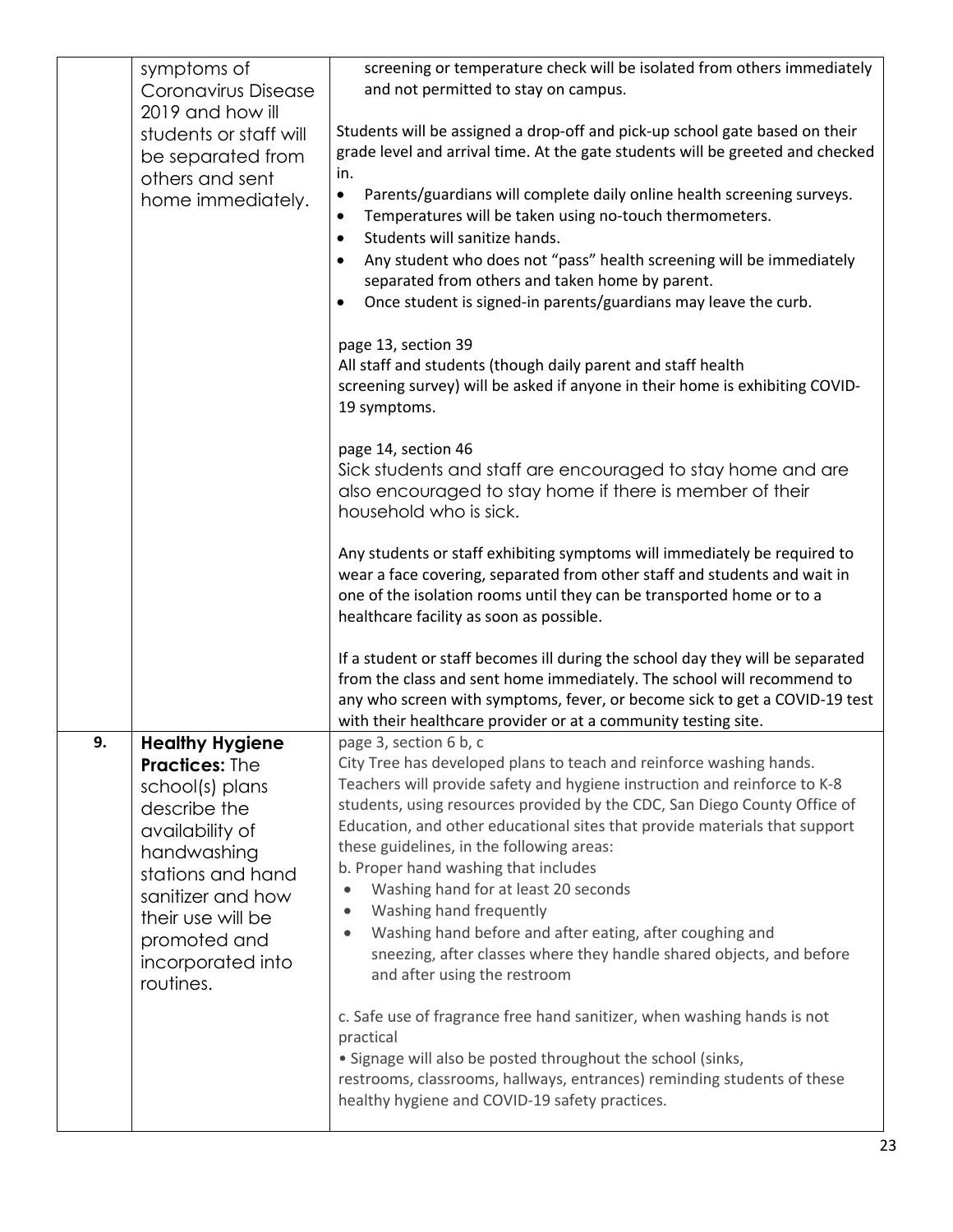|     |                             | Protocols will include:                                                                                                                                    |
|-----|-----------------------------|------------------------------------------------------------------------------------------------------------------------------------------------------------|
|     |                             | Hands sanitized at entry of school each day<br>$\bullet$                                                                                                   |
|     |                             | Hands sanitized upon entering classroom each time<br>$\bullet$                                                                                             |
|     |                             | Hand washing schedule established for each classroom and posted in<br>$\bullet$                                                                            |
|     |                             | room.                                                                                                                                                      |
|     |                             | Classrooms and students assigned to specific sinks for hand washing, in<br>$\bullet$                                                                       |
|     |                             | order to limit use at each sink.                                                                                                                           |
|     |                             |                                                                                                                                                            |
|     |                             | page 3-4, section 7                                                                                                                                        |
|     |                             | With a K-8 student population of about 100 students (k-8), small class sizes,                                                                              |
|     |                             | and a large facility, we have ample and conveniently located sinks available                                                                               |
|     |                             | that will minimize movement on campus and congestion in bathrooms. Each                                                                                    |
|     |                             | grade level will be assigned a specific bathroom to use and specific sink to                                                                               |
|     |                             | use to reduce congestion and movement.<br>• Grade K Sink in classroom, restrooms on 2nd floor                                                              |
|     |                             | • Grade 1, 2, 3 Bathrooms and sinks assigned per grade level,                                                                                              |
|     |                             | restrooms on 3rd floor                                                                                                                                     |
|     |                             | • Grade 4 Bathrooms and sink assigned, restrooms on 2nd floor                                                                                              |
|     |                             | • Grade 5 Sink in classroom, restrooms on 3rd floor or chapel                                                                                              |
|     |                             | · Grade 6 Bathroom sinks outside classroom. Middle School area outside of                                                                                  |
|     |                             | 311 and 312                                                                                                                                                |
|     |                             | . Portable hand sanitizing stations are located at school entrances and in the                                                                             |
|     |                             | school office.                                                                                                                                             |
|     |                             | • Sinks are also available on the playground for hand washing during outside                                                                               |
|     |                             | time                                                                                                                                                       |
|     |                             |                                                                                                                                                            |
|     |                             | page 4, section 8                                                                                                                                          |
|     |                             | 8. Develop routines enabling students and staff to regularly wash their hands                                                                              |
|     |                             | at staggered intervals.                                                                                                                                    |
|     |                             | • Staggered schedule is established for grades K-8 to use restrooms                                                                                        |
|     |                             | and to wash hands if applicable.                                                                                                                           |
|     |                             | · Schedules will be posted on door of restrooms.                                                                                                           |
|     |                             | • Staff will have the same opportunities as the students in their classes to                                                                               |
|     |                             | wash their hands.                                                                                                                                          |
|     |                             | • Staff will use adult restrooms on floor 1 of main school building and 2 adult                                                                            |
|     |                             | restrooms outside of the Assembly Room. Only 1 staff member will be in the                                                                                 |
|     |                             | restroom at a time. Staff does not use restrooms that children use.                                                                                        |
| 10. | <b>Identification and</b>   | page 13, section 41                                                                                                                                        |
|     | <b>Tracing of Contacts:</b> | Sue Kennedy, COVID-19 Liaison, will document/track incidents of possible<br>exposure and notify local health officials, staff, and families immediately of |
|     | The school(s) plans         | any exposure to a positive case of COVID-19 at school while maintaining                                                                                    |
|     | describe the actions        | confidentiality, as required under FERPA and state law related to privacy of                                                                               |
|     | that staff will take        | educational records. COVID-19 liaison will refer to guidance found here. As                                                                                |
|     | when there is a             | noted in Section 11 below, the staff liaison will also serve in a coordinating                                                                             |
|     | confirmed case.             | role to ensure prompt and responsible notification.                                                                                                        |
|     | Confirm that the            |                                                                                                                                                            |
|     | school(s) have              | page 16, section 59                                                                                                                                        |
|     | designated staff            | 59. When a student, teacher, or staff member tests positive for COVID-19                                                                                   |
|     | persons to support          | and has exposed others at City Tree Christian School we will refer to the                                                                                  |
|     | contact tracing,            | CDPH Framework for K-12 Schools, and implement the following steps:                                                                                        |
|     | such as creation            | a. In consultation with the local public health department, the                                                                                            |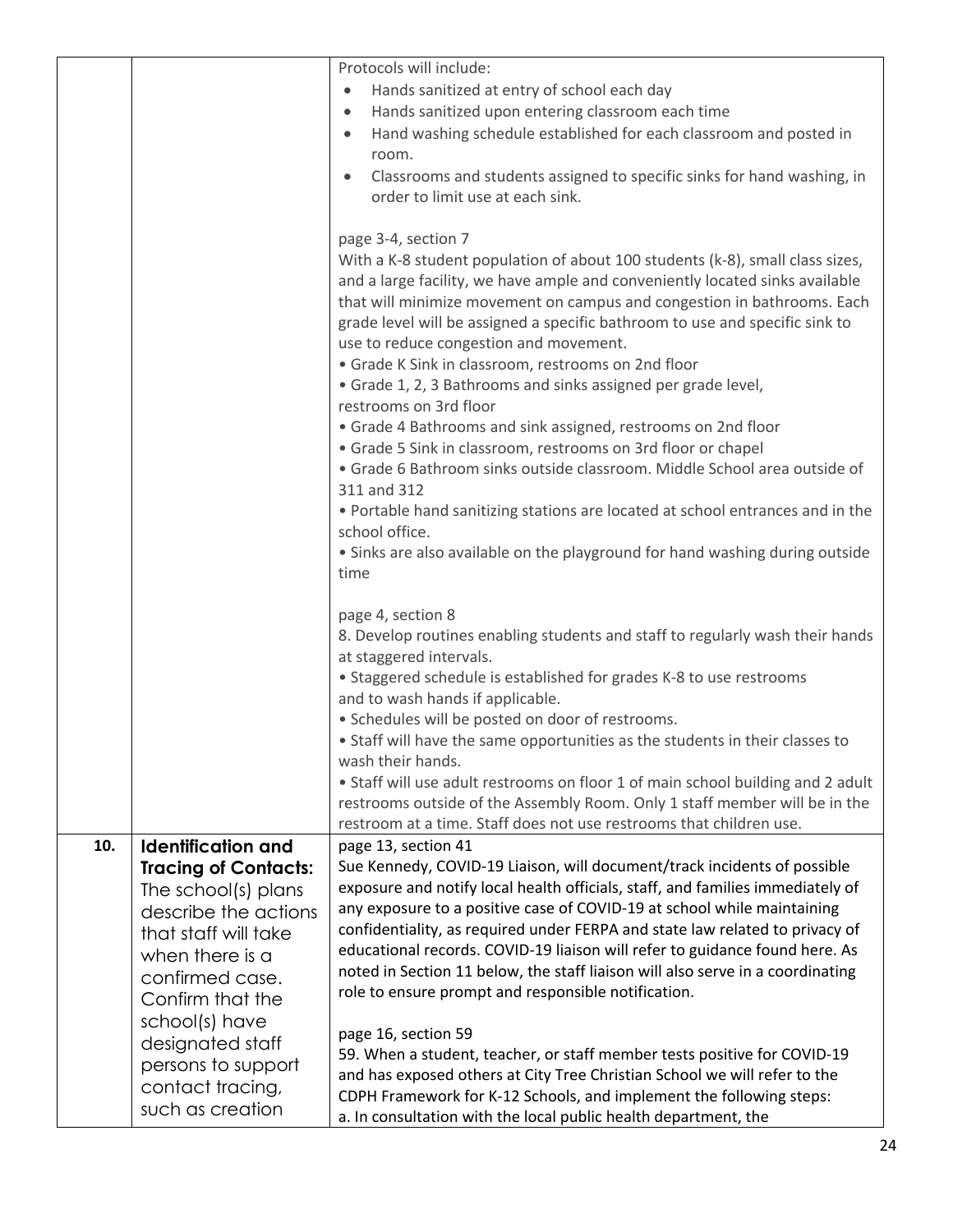|     | and submission of<br>lists of exposed<br>students and staff to<br>the local health<br>department and<br>notification of<br>exposed persons.<br>Each school must<br>designate a person<br>for the local health<br>department to<br>contact about<br>Coronavirus Disease<br>2019. | principal, Sue Kennedy, in consultation with the City Tree School Board and<br>the head custodian, will decide on the best intervention. Options include:<br>school closure or quarantine of exposed persons, including the length of<br>time necessary, based on the risk level within the specific community as<br>determined by the local public health officer.<br>b. Close off the classroom or office where the student or staff<br>member was based and do not use these areas until after cleaning and<br>disinfection. Wait at least 24 hours before cleaning and disinfecting. If 24<br>hours is not feasible, wait as long as possible.<br>c. Additional areas of the school visited by the COVID-19 positive individual<br>may also need to be closed temporarily for cleaning and disinfection.<br>d. Implement communication plans for exposure at school and<br>potential school closures to include outreach to students, parents, teachers,<br>staff, and the community.<br>e. Include information for staff regarding labor laws, information regarding<br>Disability Insurance, Paid Family Leave and Unemployment Insurance, as<br>applicable to schools. See additional information on government programs<br>supporting sick leave and worker's compensation for COVID-19, including<br>worker's sick leave rights under the Families First Coronavirus Response Act<br>and employee's rights to workers' compensation benefits and presumption<br>of the work-relatedness of COVID-19 pursuant to the Governor's Executive<br>Order N-62-20, while that Order is in effect.<br>f. Provide guidance to parents, teachers and staff reminding them of the<br>importance of community physical distancing measures while a school is<br>closed, including discouraging students or staff from gathering elsewhere.<br>g. Return to Distance Learning for students affected.<br>h. Maintain regular communications with the local public health department.<br>Detailed step by step protocols that outline the measures that will be taken<br>when a student, teacher, or staff member has symptoms, is a contact of<br>someone who is infected, or is diagnosed with a COVID-19 case are found<br>www.citytree.org/news |
|-----|---------------------------------------------------------------------------------------------------------------------------------------------------------------------------------------------------------------------------------------------------------------------------------|----------------------------------------------------------------------------------------------------------------------------------------------------------------------------------------------------------------------------------------------------------------------------------------------------------------------------------------------------------------------------------------------------------------------------------------------------------------------------------------------------------------------------------------------------------------------------------------------------------------------------------------------------------------------------------------------------------------------------------------------------------------------------------------------------------------------------------------------------------------------------------------------------------------------------------------------------------------------------------------------------------------------------------------------------------------------------------------------------------------------------------------------------------------------------------------------------------------------------------------------------------------------------------------------------------------------------------------------------------------------------------------------------------------------------------------------------------------------------------------------------------------------------------------------------------------------------------------------------------------------------------------------------------------------------------------------------------------------------------------------------------------------------------------------------------------------------------------------------------------------------------------------------------------------------------------------------------------------------------------------------------------------------------------------------------------------------------------------------------------------------------------------------------------------------------------------------------------------------------------------|
| 11. | <b>Staff Training and</b><br><b>Family Education:</b><br>The school(s) plans<br>describe how staff<br>will be trained, and<br>families will be<br>educated on the<br>application and<br>enforcement of the<br>plan, adhering to<br>linguistic needs of<br>the community.        | pages 11-12, section 33<br>City Tree will train all staff and provide educational materials to families.<br>• Custodial staff received complete training on enhanced sanitation<br>protocols and proper use and storage of sanitation equipment in June 2020.<br>Weekly custodial staff meetings, each Monday afternoon, allow for<br>questions, reminders, and additional information to be communicated with<br>regards to enhanced sanitation practices.<br>• Teachers and staff will be trained in the following areas during our Staff<br>Development week August 23-28 using information provided by the CDC and<br>California Department of Public Health.<br>a. Enhanced sanitation practices<br>b. Physical distancing guidelines and their importance<br>c. Proper use, removal, and washing of face coverings<br>d. Screening practices for students and staff upon start of day, and screening<br>for symptoms throughout the day.<br>e. Information on how COVID-19 is spread<br>f. COVID-19 specific symptom identification<br>g. Information on the preventing the spread of COVID-19 if you are sick,<br>including the importance of not coming to work if staff members have                                                                                                                                                                                                                                                                                                                                                                                                                                                                                                                                                                                                                                                                                                                                                                                                                                                                                                                                                                                                                                                |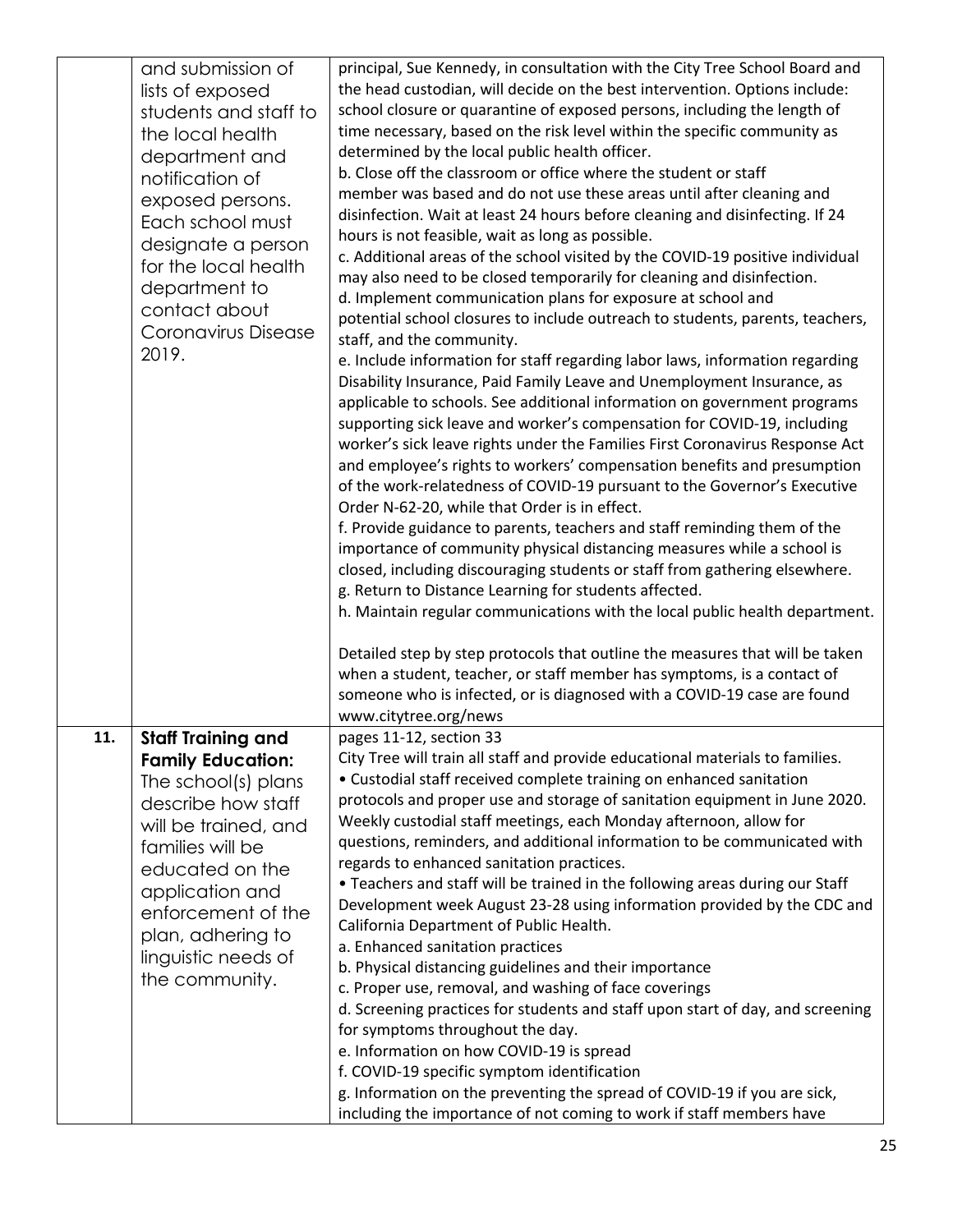|  | symptoms, or if they or someone they live with has been diagnosed with<br>COVID-19.<br>h. COVID-19 specific symptom identification and when to seek<br>medical attention<br>i. Protocols to follow when children or adults become sick at school.<br>• All employees will be provided with written plan that outlines our schools'<br>protocols and procedures for protecting employees from COVID-19 illness.<br>• Families will be educated on the application and enforcement of City<br>Tree's COVID-19 Plan, adhering to linguistic needs of the community. At this<br>time, we are not aware of any linguistic needs, but should linguistic needs<br>arise they will be met.                                           |
|--|------------------------------------------------------------------------------------------------------------------------------------------------------------------------------------------------------------------------------------------------------------------------------------------------------------------------------------------------------------------------------------------------------------------------------------------------------------------------------------------------------------------------------------------------------------------------------------------------------------------------------------------------------------------------------------------------------------------------------|
|  | Educational information will be provided to families, using our weekly email<br>update, in the following areas:<br>o Enhanced sanitation practices<br>o Physical distancing guidelines and their importance<br>o Proper use, removal, and washing of face coverings<br>o Screening practices for students and staff upon start of day and screening<br>for symptoms throughout the day.<br>o Information on how COVID-19 is spread<br>o COVID-19 specific symptom identification<br>o Information on the preventing the spread of COVID-19 if a child is sick,<br>including the importance of not coming to school if a children have<br>symptoms, or if they or someone they live with has been diagnosed with<br>COVID-19. |
|  | o COVID-19 specific symptom identification and when to seek<br>medical attention<br>o Protocols to follow when children or adults become sick at school.<br>o Protocols to follow when a student has had contact with a COVID-19<br>positive person                                                                                                                                                                                                                                                                                                                                                                                                                                                                          |

| 12. | <b>Testing of Students</b>                                                                                                                              | page 13, section 36                                                                                                                                                                                                                                                                                                                                                                                                                                                                                                                                                                                                            |
|-----|---------------------------------------------------------------------------------------------------------------------------------------------------------|--------------------------------------------------------------------------------------------------------------------------------------------------------------------------------------------------------------------------------------------------------------------------------------------------------------------------------------------------------------------------------------------------------------------------------------------------------------------------------------------------------------------------------------------------------------------------------------------------------------------------------|
|     | and Staff: The                                                                                                                                          | City Tree will actively encourage staff and students who are sick or who have                                                                                                                                                                                                                                                                                                                                                                                                                                                                                                                                                  |
|     | school(s) plans<br>describe how school<br>officials will ensure<br>that students and<br>staff who have                                                  | recently had close contact with a person with COVID-19 to stay home.<br>Policies that encourage sick staff and students to stay at home without fear<br>of reprisal, and ensure staff, students and students' families have been<br>established and staff will be made aware of these policies. Policies and<br>procedures include:                                                                                                                                                                                                                                                                                            |
|     | symptoms of<br>Coronavirus Disease<br>2019 or have been<br>exposed to<br>someone with<br>Coronavirus Disease<br>2019 will be rapidly<br>tested and what | • Staff will be directed to speak to Gail Barrett, who facilitates<br>personnel issues related to COVID-19 extended leave, Family First CORONA<br>Virus Response Act (FFCRA). FFCRA posters have been distributed to staff via<br>email and hang in staff work room.<br>• Students who have recently had close contact with a person with COVID-19<br>will be expected to notify the school, stay home in quarantine, and use the<br>Distance Learning Option. Students will be considered present and not marked<br>absent in in those situations.<br>• Students exhibiting COVID-19 symptoms or tested positive for COVID-19 |
|     | instructions they will<br>be given while<br>waiting for test                                                                                            | will be required to stay home, and if their health allows, engage in Distance<br>Learning.                                                                                                                                                                                                                                                                                                                                                                                                                                                                                                                                     |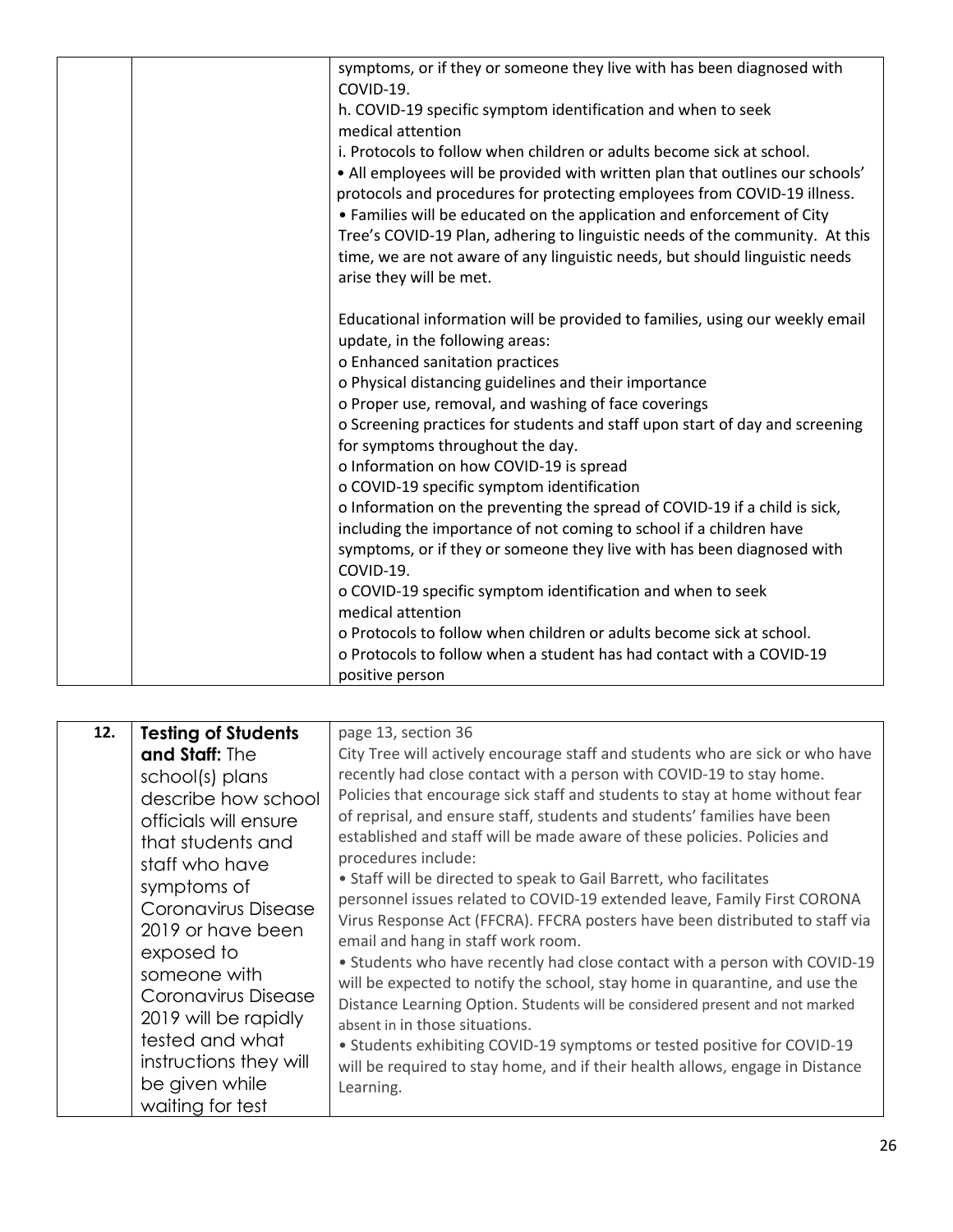|     | results. Describe how<br>staff will be tested<br>periodically to<br>detect<br>asymptomatic<br>infections.<br>At a minimum,<br>schools will direct<br>staff to contact their<br>primary care<br>provider or<br>community testing<br>site for testing. | . Report Cards will only record unexcused absences. All COVID-19 related<br>absences will be considered excused.<br>page 15, section 51<br>Sue Kennedy, COVID-19 Liaison, will notify sick staff members<br>and students not to return until they have met CDC criteria to<br>discontinue home isolation, including at least three days with no fever,<br>improvement of symptoms, and at least 10 days since first symptom<br>appearance.<br>page 16, section 57e<br>City Tree will consult with local health departments if routine<br>testing is being considered by a local educational agency. The role of<br>providing routine systematic testing of staff or students for COVID-19 (e.g.,<br>PCR swab testing for acute infection, or presence of antibodies in serum<br>after infection) is currently unclear. City Tree will direct staff to contact their<br>primary care provider or community testing site for testing, Students and<br>staff with symptoms of COVID-19 will be encouraged to get a test through<br>their health care provider or community testing site. Asymptomatic students<br>and staff will be encouraged to receive regular COVID-19 tests once local<br>testing capacity allows.                                                                                                                                                                                                                                                                                                                                                                                                                                                                                                                                                                                                   |
|-----|------------------------------------------------------------------------------------------------------------------------------------------------------------------------------------------------------------------------------------------------------|------------------------------------------------------------------------------------------------------------------------------------------------------------------------------------------------------------------------------------------------------------------------------------------------------------------------------------------------------------------------------------------------------------------------------------------------------------------------------------------------------------------------------------------------------------------------------------------------------------------------------------------------------------------------------------------------------------------------------------------------------------------------------------------------------------------------------------------------------------------------------------------------------------------------------------------------------------------------------------------------------------------------------------------------------------------------------------------------------------------------------------------------------------------------------------------------------------------------------------------------------------------------------------------------------------------------------------------------------------------------------------------------------------------------------------------------------------------------------------------------------------------------------------------------------------------------------------------------------------------------------------------------------------------------------------------------------------------------------------------------------------------------------------------------------------------------|
| 13. | <b>Triggers for Switching</b><br>to Distance<br>Learning: The<br>school(s) plans<br>describe the criteria<br>the superintendent<br>will use to determine<br>when to physically<br>close the school                                                   | page 15, section 54<br>City Tree Christian School will implement the necessary<br>processes and protocols if our school has an outbreak, in<br>accordance with CDPH guidelines.<br>page 16, section 59<br>When a student, teacher, or staff member tests positive for<br>COVID-19 and has exposed others at City Tree Christian School we will refer<br>to the CDPH Framework for K-12 Schools, and implement the following<br>steps:<br>a. In consultation with the local public health department, the<br>principal, Sue Kennedy, in consultation with the City Tree School Board and<br>the head custodian, will decide on the best intervention.<br>Options include: school closure or quarantine of exposed persons, including<br>the length of time necessary, based on the risk level within the specific<br>community as determined by the local public health officer.<br>b. Close off the classroom or office where the student or staff<br>member was based and do not use these areas until after cleaning and<br>disinfection. Wait at least 24 hours before cleaning and disinfecting. If 24<br>hours is not feasible, wait as long as possible.<br>c. Additional areas of the school visited by the COVID-19 positive individual<br>may also need to be closed temporarily for cleaning and disinfection.<br>d. Implement communication plans for exposure at school and<br>potential school closures to include outreach to students, parents, teachers,<br>staff, and the community.<br>e. Include information for staff regarding labor laws, information regarding<br>Disability Insurance, Paid Family Leave and Unemployment Insurance, as<br>applicable to schools. See additional information on government programs<br>supporting sick leave and worker's compensation for COVID-19, including |